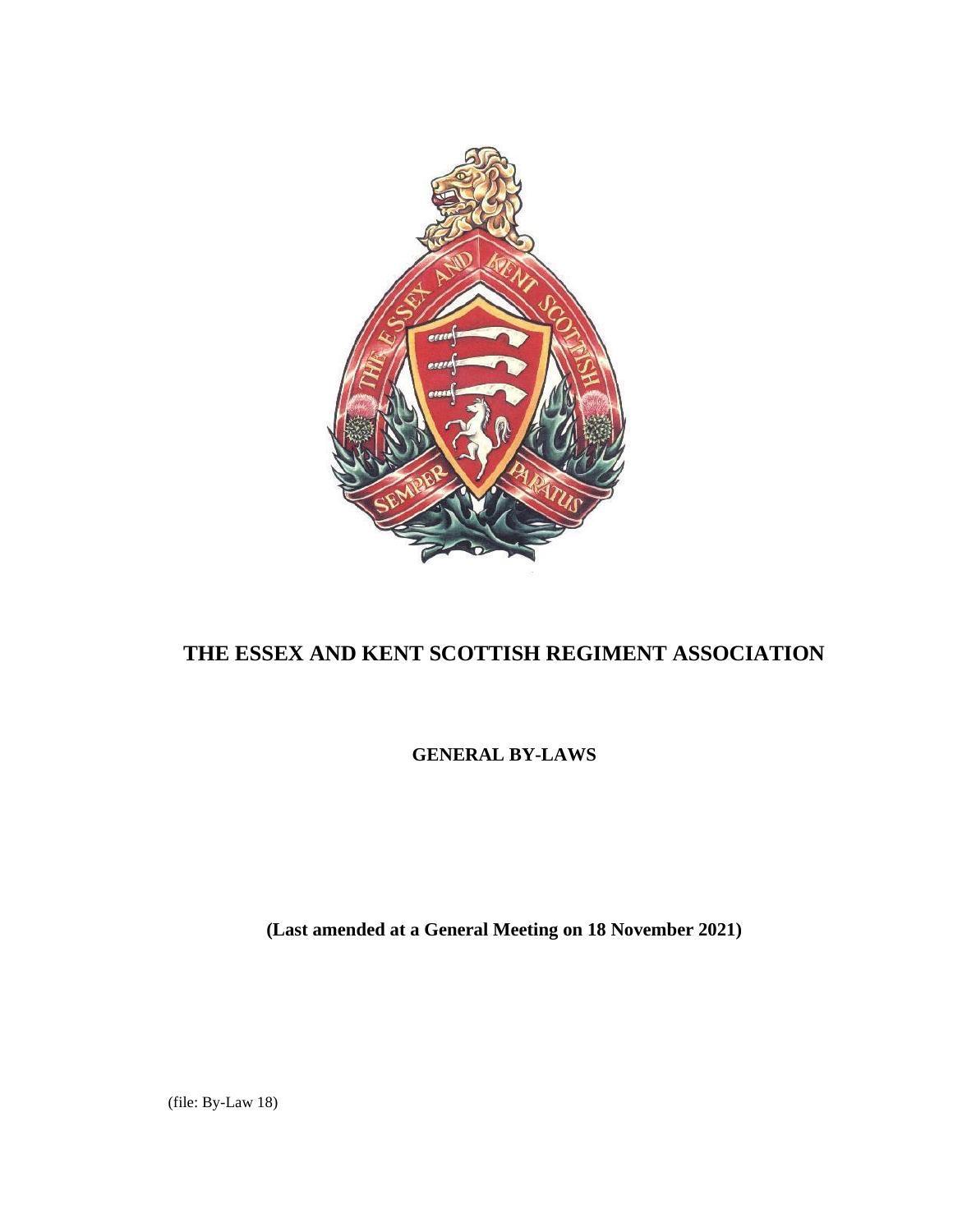

# The Essex and Kent Scottish Regiment Association

To whom it may concern:

Enclosed are the official by-laws of The Essex and Kent Scottish Regiment Association originally approved at a General Meeting on 19 March 1994 and last amended on 18 November 2021. These by-laws are effective until further amended.

The Association is a corporation without share capital in the Province of Ontario registered as Ontario Corporation Number 1033039 and officially called "**The Essex and Kent Scottish Regiment Association**". Letter patent creating the corporation were approved on 23 November 1993.

The Association was approved as a charitable organization by Canadian Revenue Agency on 12 April 1996. The Federal Business Number 88839 8864 RR0001 was assigned on 1 October 1998.

Semper Paratus,

 **original signed by 19 November 2021**

 $\Box$ Morris Brause, President Date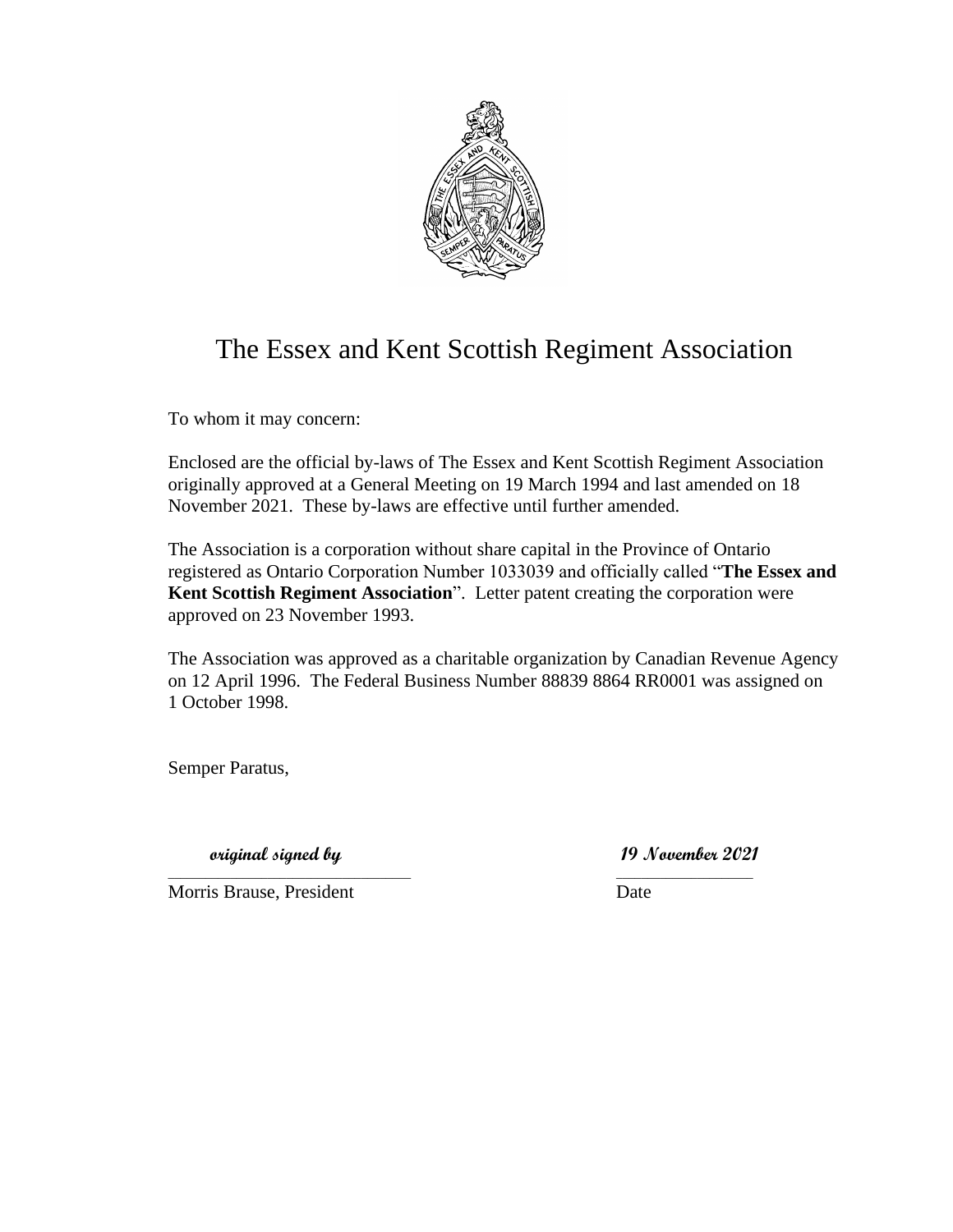### THE ESSEX AND KENT SCOTTISH REGIMENT ASSOCIATION

### GENERAL BY-LAWS INDEX

#### BY-LAW ONE - GENERAL

- 101. Name
- 102. Purpose and Objectives
- 103. Amendment

#### BY-LAW TWO - MEMBERSHIP

- 201. Eligibility
- 202. Types of Members
- 203. Honorary Appointments
- 204. Subscription
- 205. Membership Cards

#### BY-LAW THREE - DRESS

- 301. Introduction
- 302. Headdress
- 303. Tie
- 304. Blazer Badge
- 305. Medals and Decorations

#### BY-LAW FOUR - ORGANIZATION

- 401. Regimental Executive
- 402. Board of Directors
- 403. Duties of Immediate Past President
- 404. Duties of President
- 405. Duties of Vice-President
- 406. Duties of Secretary
- 407. Duties of Treasurer
- 408. Variation of Duties
- 409. Committees
- 410. Finance Committee
- 411. Membership Committee
- 412. Reunion Committee
- 413. Customs and Dress Committee
- 414. Artifacts Committee
- 415. Nomination Committee

Annex A Organization Chart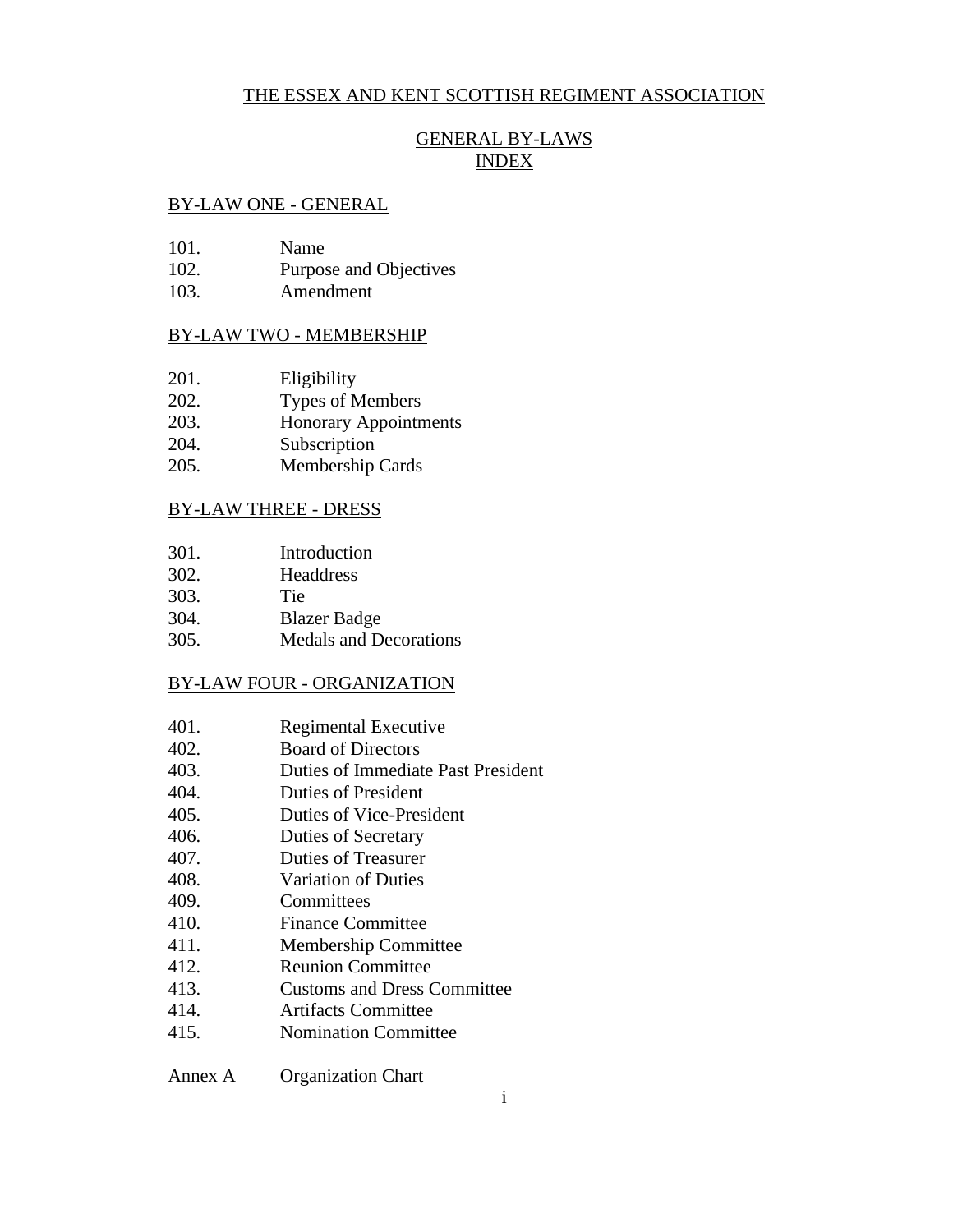#### BY-LAW FIVE - MEETINGS

- 501. Conduct
- 502. Convening Board Meetings
- 503. Place and Time of Board Meetings
- 504. Notice of Board Meetings
- 505. Invitations to Attend
- 506. Votes to Govern Board Meetings
- 507. Convening of General Meetings
- 508. Place and Time of General Meetings
- 509. Notice of General Meetings
- 510. Voting at General Meetings
- 511. Voting by Proxy
- 512. Agenda at General Meetings

#### BY-LAW SIX - FINANCIAL

- 601. General
- 602. Fees
- 603. Club Facilities
- 604. Expenditures
- 605. Budget
- 606. Fiscal Year
- 607. Banking
- 608. Signing Authorities
- 609. Borrowing
- 610. Audit
- 611. Dissolution
- 612. Trust Fund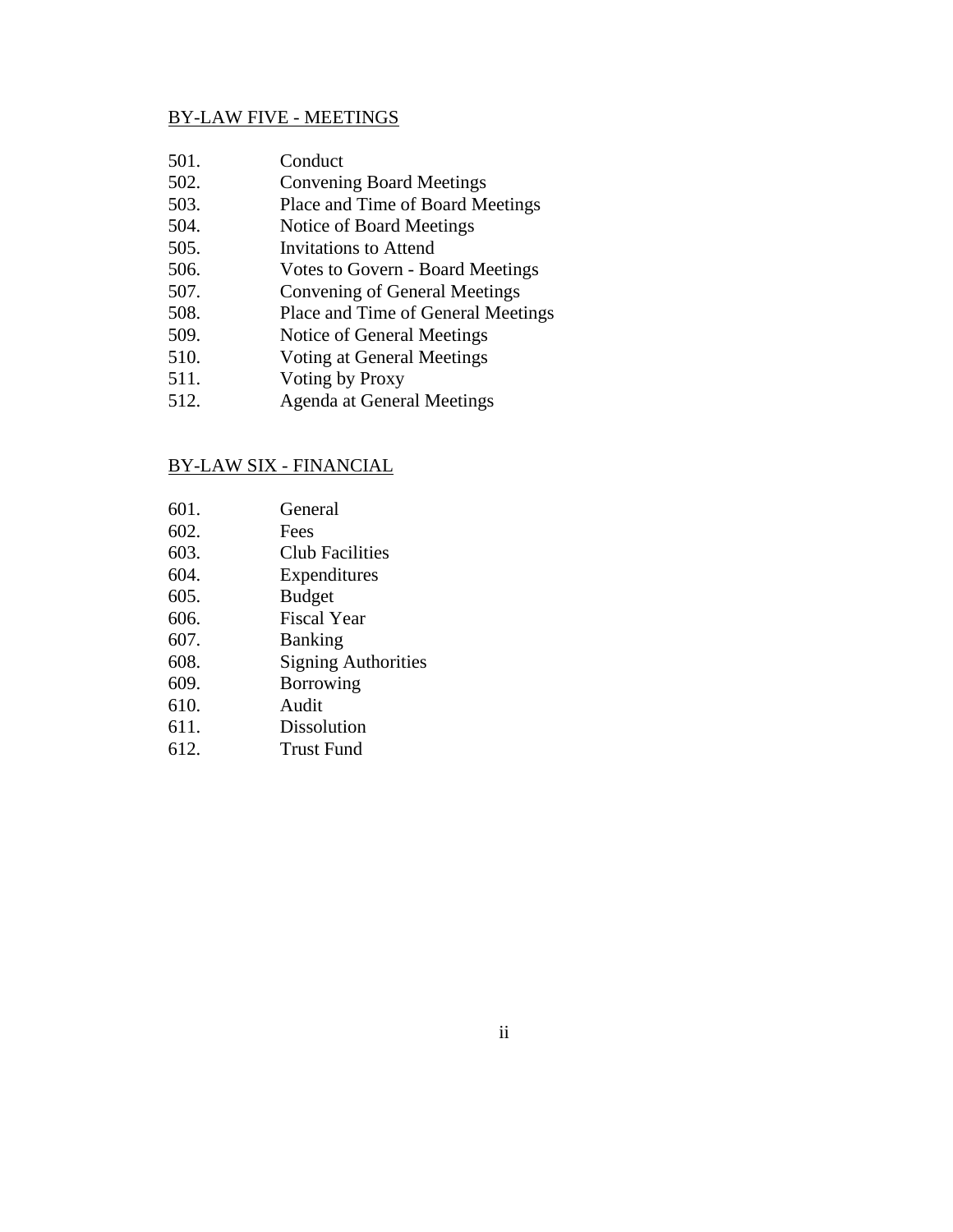# THE ESSEX AND KENT SCOTTISH REGIMENT ASSOCIATION

### GENERAL BY-LAWS

# BY-LAW ONE - GENERAL

#### 101. NAME

1. The Essex and Kent Scottish Regiment shall be hereinafter referred to as "The Regiment".

2. The name of the Association shall be recognized as "THE ESSEX AND KENT SCOTTISH REGIMENT ASSOCIATION."

#### 102. PURPOSE AND OBJECTIVES

1. The Association is established to foster, maintain and promote the tradition and well being of The Regiment.

- 2. The objectives of the Association are to:
	- a. bond together those who have had the distinction of serving with The Essex and Kent Scottish Regiment and the regiments which are perpetuated, namely The Essex Scottish Regiment and The Kent Regiment.
	- b. retain the unity, fellowship and communication of those who have served together in The Regiment, in order to preserve the historic and cultural ties and traditions of The Regiment.
	- c. promote unity and fellowship among serving and former serving members to preserve the history and traditions of The Regiment.
	- d. promote and encourage, through public education, the historic and cultural significance of The Regiment, in the community.
	- e. provide and operate a public repository of The Regiment's history, tradition and military lore.

3. The Association shall be carried on without the purpose of gain for its members and any profits or other accretions to the Association shall be used in promoting its objects.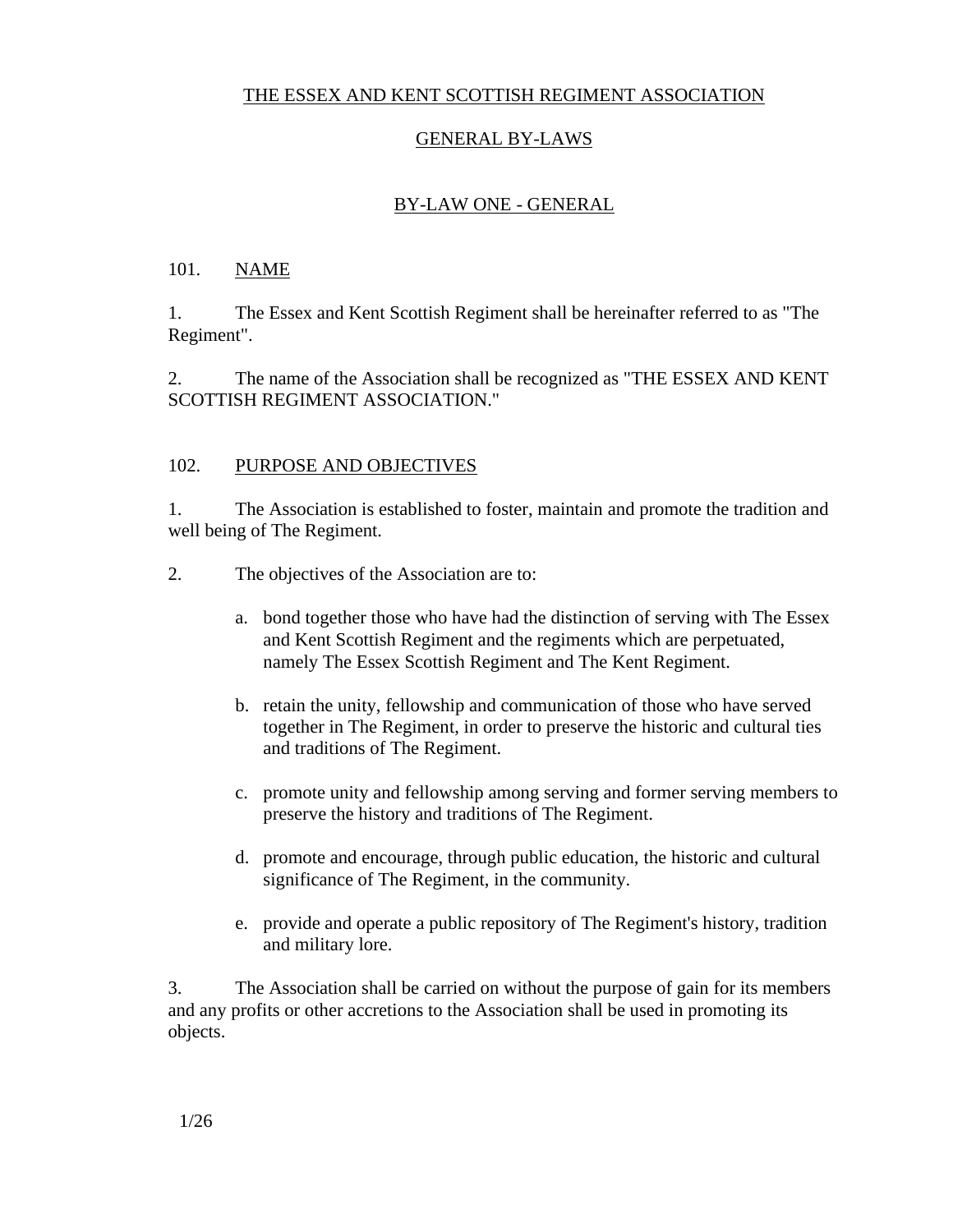#### 103. AMENDMENT

The by-laws may be amended by a majority vote at any general meeting after due notice of the proposed amendment has been circulated among the members not later than 14 days prior to the date of the meeting at which the amendment is to be considered.

PASSED AT A BOARD OF DIRECTORS MEETING: 27 November 1993 PASSED AT A GENERAL MEETING: 19 March 1994 AMENDED AT AN ANNUAL GENERAL MEETING: 23 November 1996 AMENDED AT AN ANNUAL GENERAL MEETING: 18 November 2000 AMENDED AT AN ANNUAL GENERAL MEETING: 20 November 2002 AMENDED AT AN ANNUAL GENERAL MEETING: 18 November 2004 AMENDED AT AN ANNUAL GENERAL MEETING: 15 November 2007 AMENDED AT AN ANNUAL GENERAL MEETING: 20 November 2008 AMENDED AT AN ANNUAL GENERAL MEETING: 18 November 2010 AMENDED AT AN ANNUAL GENERAL MEETING: 4 October 2014 AMENDED AT AN ANNUAL GENERAL MEETING: 19 November 2015 AMENDED AT AN ANNUAL GENERAL MEETING: 18 November 2021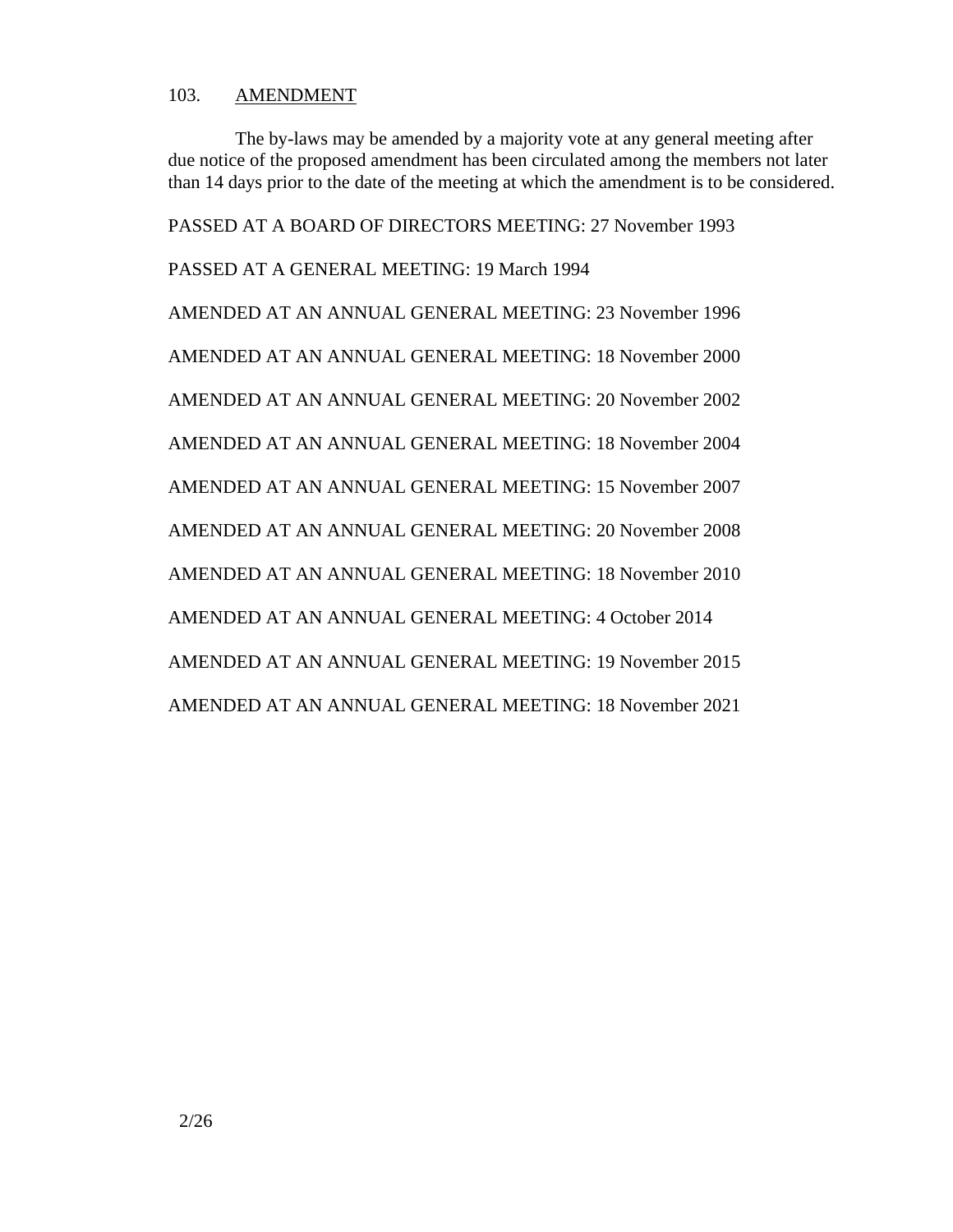# 201. ELIGIBILITY

- 1. The following shall be eligible for membership:
	- a. all serving members of The Regiment;
	- b. all former serving members of The Regiment or members of regiments having an alliance with The Essex and Kent Scottish Regiment who have been honourably discharged from the forces;
	- c. all former serving members of The Essex Scottish Regiment and The Kent Regiment who have been honourably discharged from the forces;
	- d. all serving or former serving members of the Canadian, Commonwealth or Allied Forces who are or were attached to The Regiment;
	- e. widows, widowers or immediate family members of previously eligible members of the Association;
	- f. any person having an interest in or who has performed a service for The Regiment; and
	- g. such other persons approved by the Board.

2. Active membership shall be continuous, subject to payment of current fees or subscription. The Board of Directors, in its discretion, by unanimous vote may revoke membership.

3. Members must extoll the values and integrity of The Essex and Kent Scottish Regiment Association. Members of The Essex and Kent Scottish Regiment Association must conduct themselves in congruence with the intent and spirit of the Canadian Armed Forces Code of Ethics and Values. (Amended 18 November 2021)

# 202. TYPES OF MEMBERS

1. There shall be three types of membership recognized by the Association. They are:

> a. Patrons - any member with a significant national, provincial or local community position who may be in a situation to lend practical, prestigious or monetary support to the Association. Patrons will have the same privileges and obligations as Ordinary Members but shall be exempt from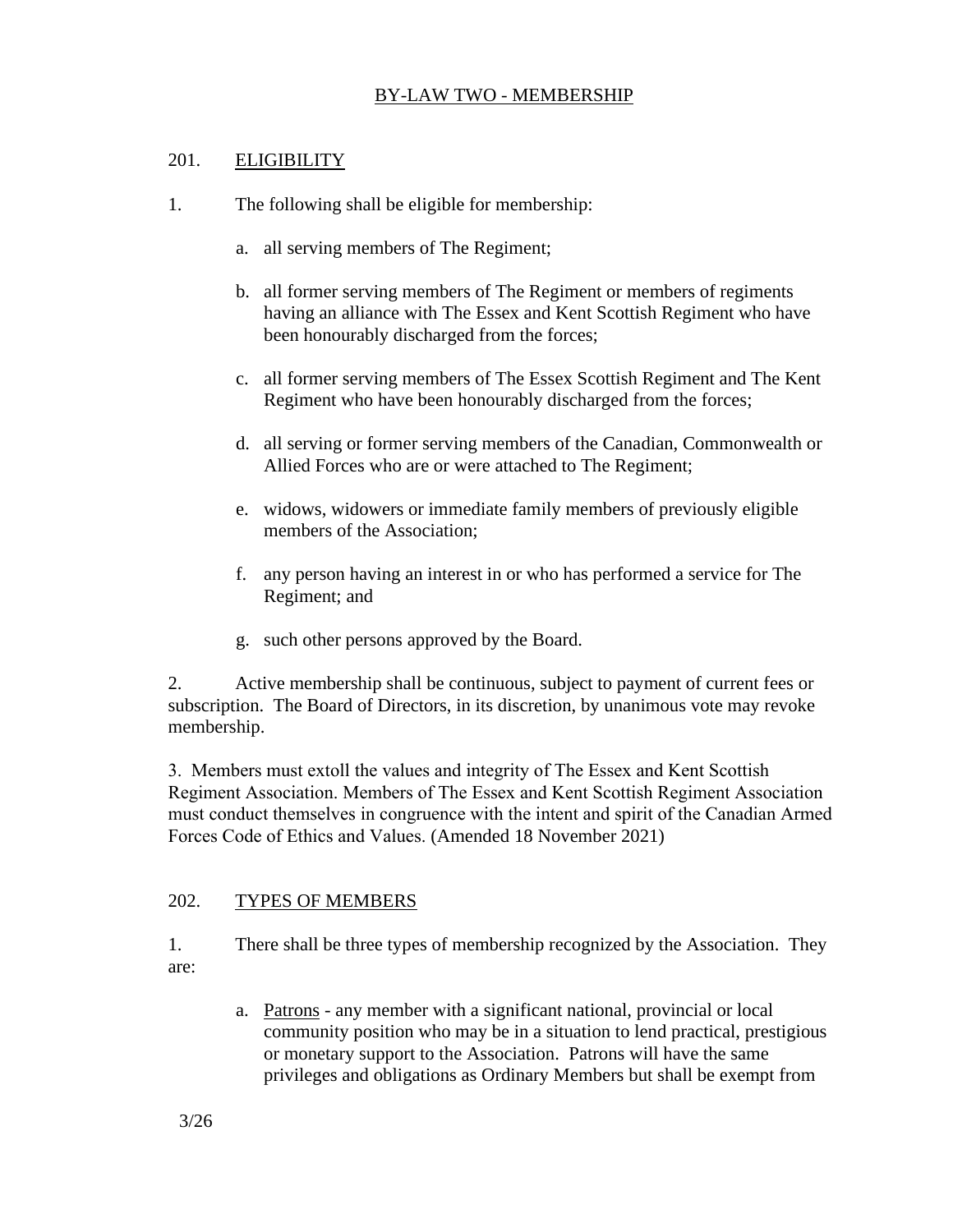annual subscription. Patron status may be bestowed only by a majority vote at a General Meeting.

- b. Ordinary Membership any person who meets the qualifications as outlined in Article 201 and is willing to abide by the aim and objectives of the Association. An Ordinary Member has the full privileges of the Association.
- c. Life Membership any person who meets the requirements to be an Ordinary Member and pays the subscription established for life membership in the Association. All Life Memberships shall be reported to the members at a General Meeting. Life Membership in any other association or mess does not entitle a member to be a Life Member of this Association.

2. The Ordinary or Life Membership of a deceased member of the Association may be assumed by a surviving spouse or family member. Membership cannot be further transferred. (Amended 20 November 2008)

# 203. HONORARY APPOINTMENTS

1. An Honorary Life Member may be appointed by the Board of Directors in recognition of outstanding services rendered in the Association or The Regiment for a period of at least five (5) years. There can be no more than ten (10) Honorary Life Members at any one time. Life Membership in any other regimental association or mess does not entitle a member to be an Honorary Life Member of this Association. (Amended 23 November 1996)

2. All honorary appointments will enjoy the privileges of an Ordinary Member and will not be required to pay annual subscription. All honorary appointments shall be reported to the members at a General Meeting. Nominations of deserving members for honorary appointments may be submitted to the Board of Directors by association members.

# 204. SUBSCRIPTION

The annual fee for Ordinary Membership and one-time fee for Life Membership in the Association shall be an amount determined at a General Meeting of the Association. Ordinary Membership fees are due annually in advance on the first day of January. Fees may be paid for multiple years at the discretion of members. (Amended 4 October 2014)

# 205. MEMBERSHIP CARDS

The issue of membership cards shall be in a format approved by the Board of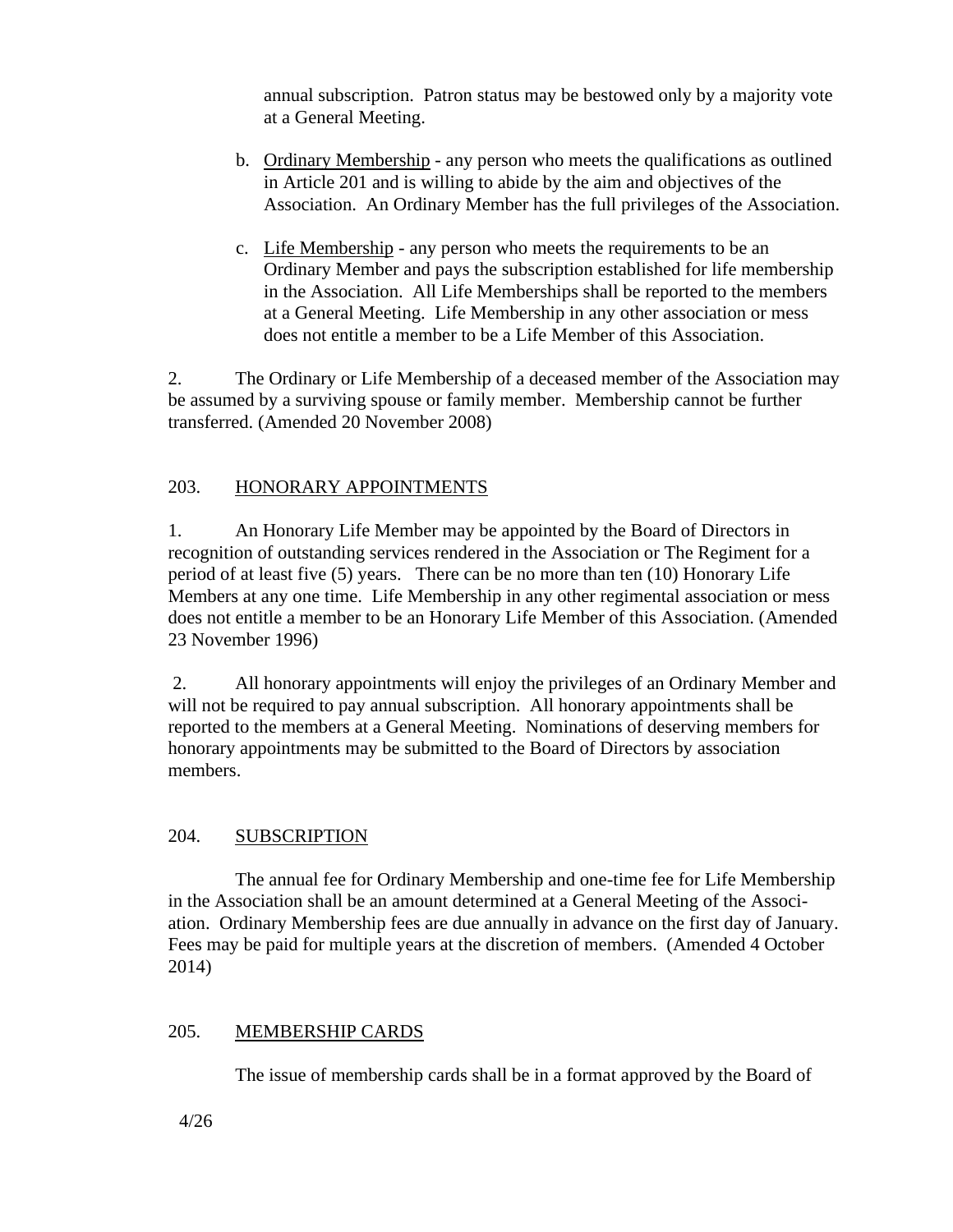Directors and controlled by the Association Secretary. (Amended 20 November 2008)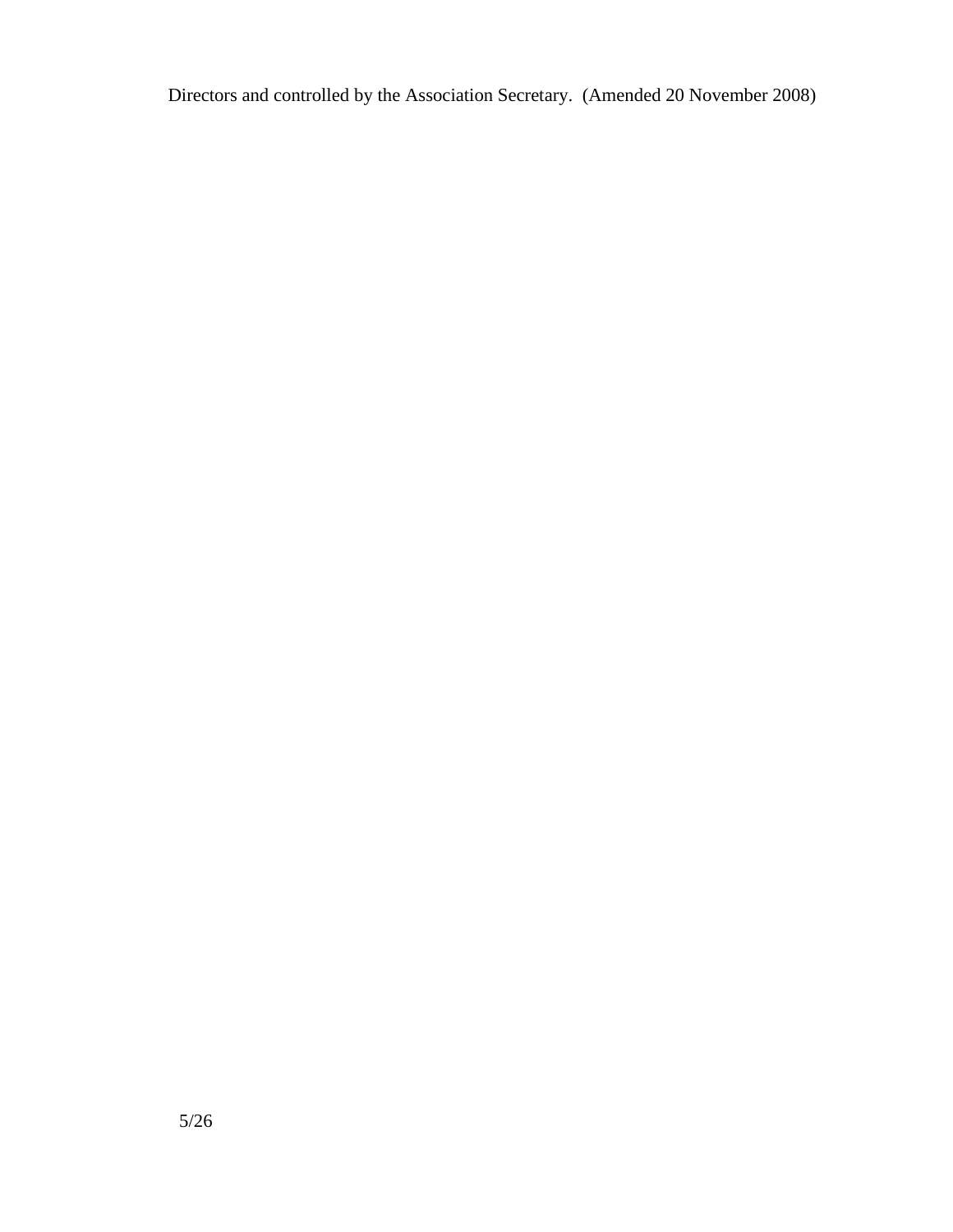### 301. **INTRODUCTION**

The Association will promulgate the use of symbols and insignia specific to the Regiment in their promotion of the objectives of the Association.

### 302. HEADDRESS

The official headdress of the Association is the diced glengarry worn by The Regiment with the regimental cap badge. Former or serving pipers may wear a black glengarry with a cock tail feather and regimental cap badge.

### 303. TIE

1. The official tie of the Association is the Clan MacGregor tie. (Amended 20 November 2008)

2. Former and serving members of The Regiment may wear the regimental tie which was or is in wear during the time of their service. These include but are not limited to the tie of The Regiment (also worn by The Kent Regiment and the Queen's Own Royal West Kent Regiment), Rob Roy MacGregor tie, the Brigade of Guards tie (also worn by the Essex Regiment) or the Hunting MacGregor tie. (Amended 20 November 2008)

# 304. BLAZER BADGE

Members of the Association may wear, on their blazer, the embroidered Regimental cap badge. Members may also wear the regimental blazer crest or badge as entitled on their retirement.

#### 305. MEDALS AND DECORATIONS

On Association parades, the standard issue pattern of full size medals and/or decorations (preferably court mounted) may be worn on the outer garment.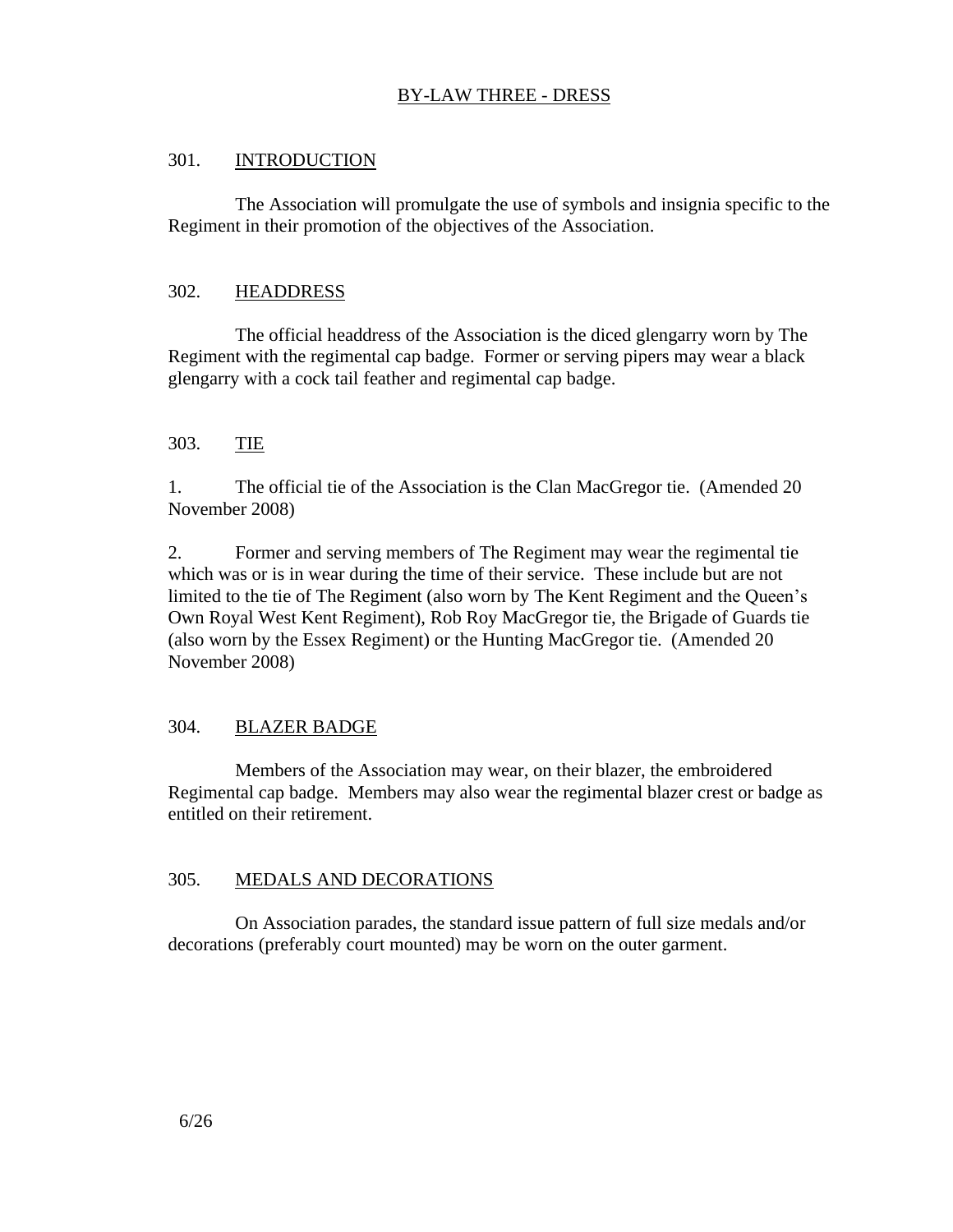(Intentionally left blank)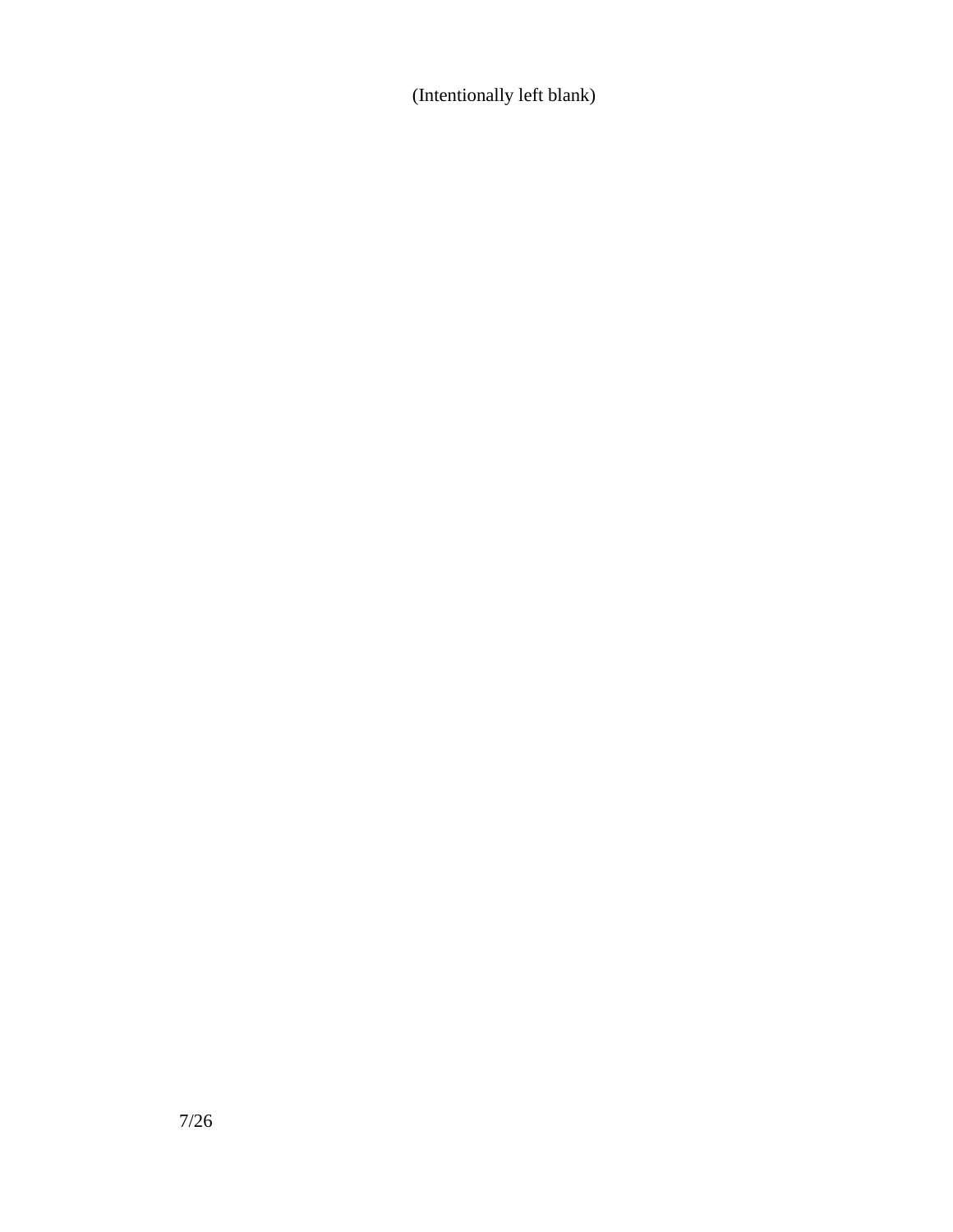# BY-LAW FOUR - ORGANIZATION

### 401. REGIMENTAL EXECUTIVE

1. A Regimental Executive shall be formed to provide guidance and assistance to the Board of Directors on matters such as the Association objectives, background, past policy, financial planning and recommendations on new policies or objectives. The composition of the Regimental Executive is the prerogative of the Commanding Officer. (Amended 20 November 2008)

- 2. The Executive shall be comprised of:
	- a. chair who shall be the Honorary Colonel of The Regiment;
	- b. three members who shall be:
		- (1) the Honorary Lieutenant-Colonel of The Regiment,
		- (2) the serving Commanding Officer, and
		- (3) President of the Association.

#### 402. BOARD OF DIRECTORS

1. The Association shall be administered by a Board of Directors elected by a simple majority of members from the membership at a General Meeting. The Board may from time to time enact additional By-Laws or amend existing By-Laws, subject to confirmation by the members at a general meeting in accordance with Article 103. The Board will supervise the activities of committees appointed by the Board and act as trustees to any trust funds created by the Association.

2. The Board of Directors shall be members of the Association and be comprised of:

- a. the immediate outgoing past president;
- b. up to thirteen (13) members elected by the membership;
- c. solely at his discretion the CO may appoint one serving officer and one serving non-commissioned member; and
- d. to satisfy the representative needs of the serving and non-serving members, and the rank structure of the Regiment, included in the sixteen people above shall be one serving officer, one serving non-commissioned member, two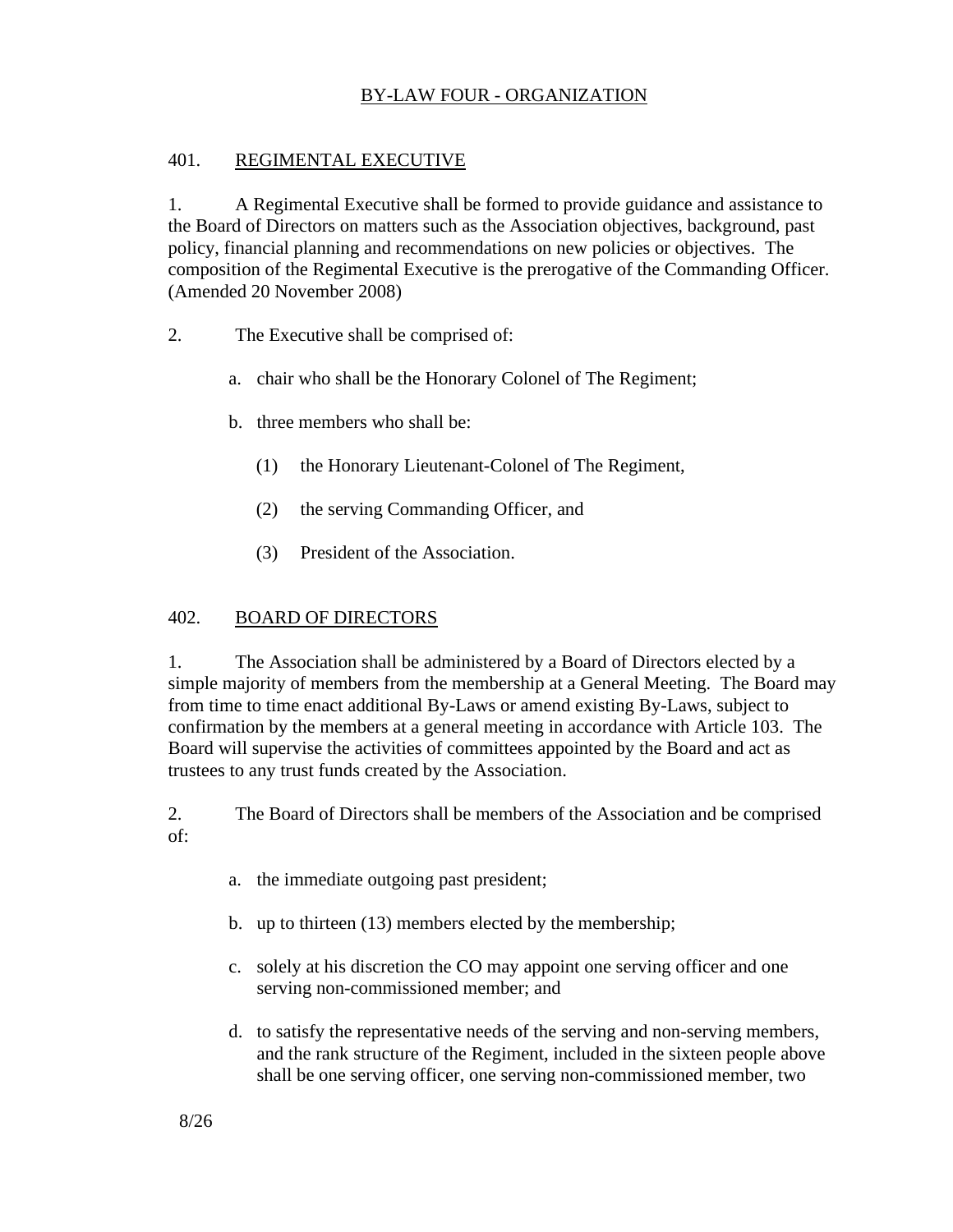former officers and two former non-commissioned members. (Amended 18 November 2010)

3. No member of the Board who is a serving member of The Regiment shall be elected President or Vice-President.

4. If a vacancy occurs among the Officers and Directors, the Board may appoint a replacement for the remainder of an unexpired term of office.

5. The Officers of the Board shall be:

a. the President;

- b. the Vice-President; and
- c. the Secretary and the Treasurer; or
- d. a Secretary/Treasurer.
- 6. No Director shall be permitted to vote by proxy.

7. The terms of office for the members of the Board, less the immediate past president, shall be for two years. There is no limitation on the total years served on the board; however, the board should reflect a variety of experience and time already served on the board. Where possible, the President will have served in some other position on the Board. (Amended 18 November 2010)

8. The Board may appoint committees of members which may include Officers and Directors to conduct any business of the Association.

9. The Board shall receive no remuneration for their services. No Director shall directly or indirectly receive any profit from their position providing that Directors may be paid reasonable expenses incurred by them in the performance of their duties.

10. The members of the Association, by resolution adopted by at least two-thirds (2/3) of the votes cast at a General Meeting of the Association, held at any time at which notice specifying the intention to pass such resolution has been given, may remove any Officer or Director before the expiration of his term of office, and by a majority of the votes cast at such meeting may elect any person in his place and stead for the remainder of the term.

11. Protection. No Director or Officer of the Association shall be liable for:

a. the act, deceit, neglect or default of any other Director or Officer, or for joining in any deceit or other act for conformity; or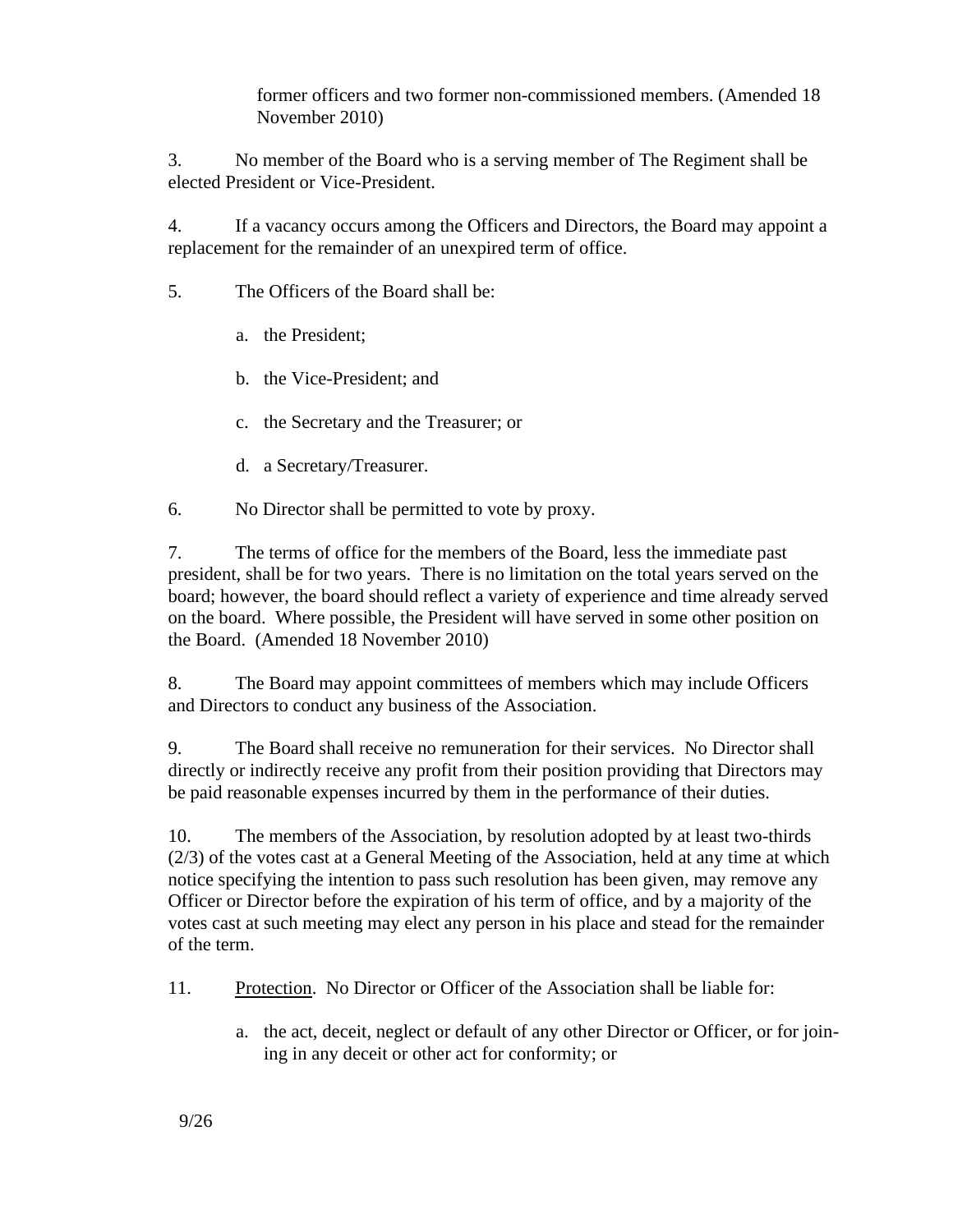- b. for any loss, or expense occurring to the Association through the insufficiency or deficiency of title to any property acquired by order of the Board of or on behalf of the Association or for the insufficiency or deficiency of any security in or upon which any of the monies of the Association shall be invested; or
- c. for any loss or damage arising from the bankruptcy, insolvency or tortuous act of any person with whom any of the monies, securities or effects of the Association shall be deposited; or
- d. for any loss occasioned by an error in judgement or oversight on his part, or for any other loss, damage or misfortune whatever which shall happen in the execution of the duties of his office or in relation thereto unless the same shall happen through his own dishonesty.

12. Indemnity. Every Director or Officer, or former Director or Officer of the Association and their heirs, executors and administrators, and estate and effects respectively, at all times shall be indemnified and saved harmless out of the funds of the Association, from and against:

- a. all costs, charges and expenses whatsoever which are sustained or incurred in or about any action, suit or proceeding which is brought, commenced or prosecuted against him, for or in respect of any act, deed, matter or thing whatsoever, made, done or permitted by him, in or about the execution of the duties of his office; and
- b. all other costs, charges and expenses that he sustains or incurs in or about or in relation to the affairs there of; except such costs, charges or expenses as are occasioned by his own willful neglect, default or dishonesty.

13. The following, who are not members of the Board of Directors, will be extended an invitation to all meetings of the Board as non-voting observers and receive minutes of the meeting:

- a. The serving Commanding Officer of The Regiment;
- b. the serving Regimental Sergeant-Major;
- c. the current Honorary Colonel; and
- d. the current Honorary Lieutenant-Colonel. (Amended 20 November 2008)

14. Any member of the Association, upon request, may receive a printed or electronic copy of minutes of any Association meeting. (Amended 20 November 2008)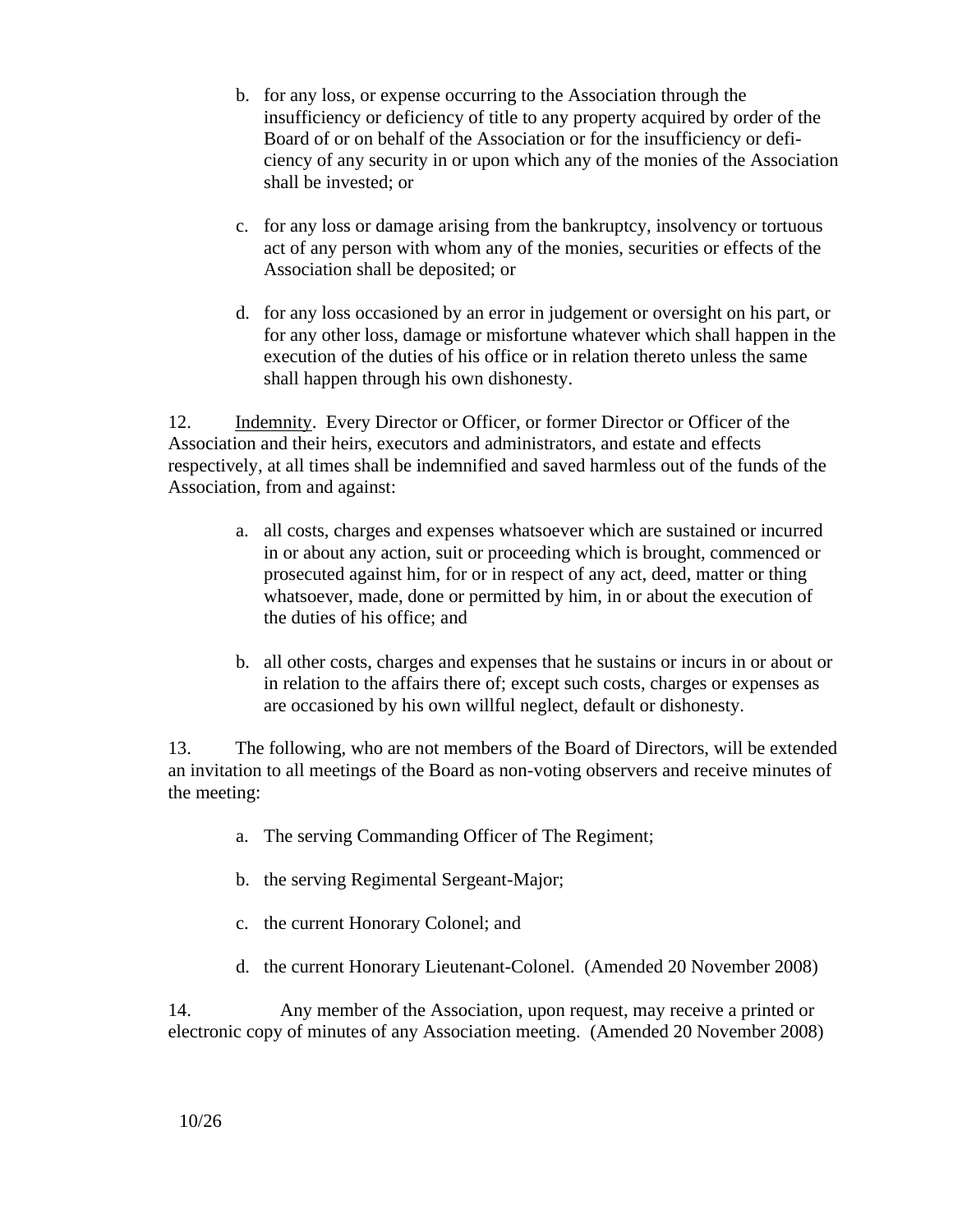15. The Board shall appoint, from within the Board, three persons who are former serving, i.e. retired members of the Regiment, or who have rendered conspicuous service to the Regiment as Association representatives on the Scottish Borderers Foundation as members/directors. These three representatives must be in compliance with both the Association's and Foundation's membership requirements. (Amended 19 November 2015)

16. Members who elect to serve on the Board of Directors must be eligible to serve on a registered charitable board in Canada, in accordance with CG-024 Canada Revenue Agency Guidance on Ineligibility. (Amended 18 November 2021)

# 403. DUTIES OF IMMEDIATE PAST PRESIDENT

The immediate outgoing past president shall:

- a. appoint and chair a nominating committee for the Board of Directors; and
- b. provide a report on the recommendation of the nominating committee to the Board of Directors and the membership at a General Meeting.

# 404. DUTIES OF PRESIDENT

### The President shall:

- a. call and chair all meetings of the Board;
- b. have a casting vote when necessary to establish a majority of the Board;
- c. ensure the proceedings of Board Meetings are recorded and shall approve and sign the minutes;
- d. report on the activities of the Board at all General Meetings;
- e. call and preside at all General Meetings;
- f. ensure the proceedings of General Meetings are recorded, and shall approve and sign the minutes;
- g. seek the advice of the Regimental Executive on behalf of the Board of Directors on matters such as the Association objectives, background, past policy and financial planning, as well as any matter of concern to the Board of Directors;
- h. have the general management and direction of the Association's business and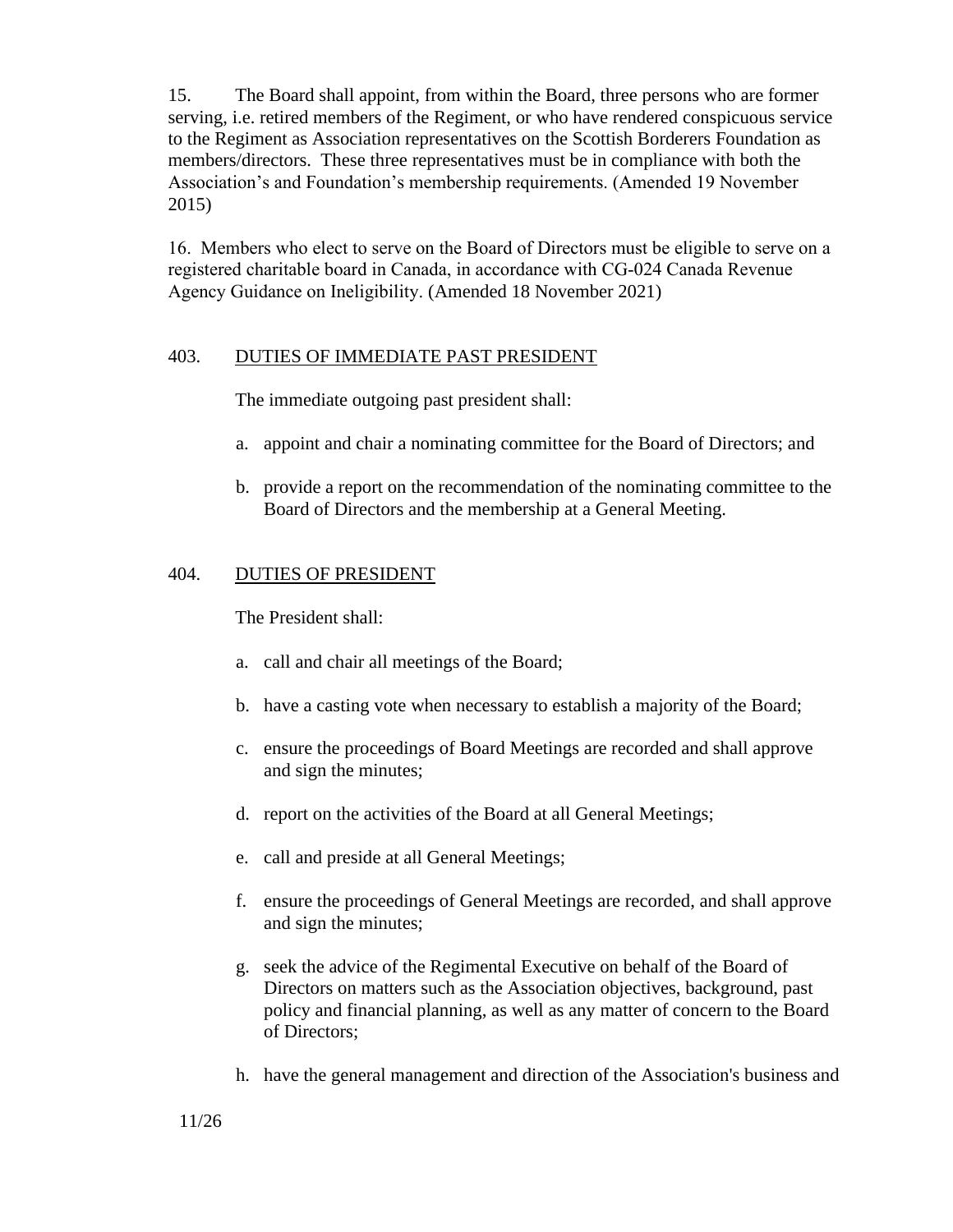affairs with the authority to appoint and remove any and all employees and agents of the Association not elected or appointed directly by the Board and to settle the terms of their employment and remuneration; and

i. ensure the safe-keeping and accounting of all funds and property including funds and property held in trust.

### 405. DUTIES OF VICE-PRESIDENT

The Vice-President shall:

- a. be prepared to assume the duties of the President in the absence of the President;
- b. assume the authority of the President when acting on behalf of or in the stead of the President;
- c. normally be chair of the Finance Committee;
- d. be a member of the Artifacts Committee;
- e. present a budget, recommended by the Finance Committee, for acceptance by the Board of Directors and approval of the membership at a General Meeting;
- f. assist the President in the preparations of the General and Board of Directors meeting agendas. (Amended 18 November 2010)

### 406. DUTIES OF SECRETARY

The Secretary shall:

- a. maintain an up-to-date record of members, together with their addresses;
- b. record the proceedings of all meetings in a Minute Book;
- c. sign the Minutes of the Board and General Meetings and present them to the President as soon as possible after a meeting;
- d. be charged with the safe-keeping of the Minute Book, the By-Laws, and with entering approved amendments thereto;
- e. be responsible for the conduct of the correspondence of the Association; and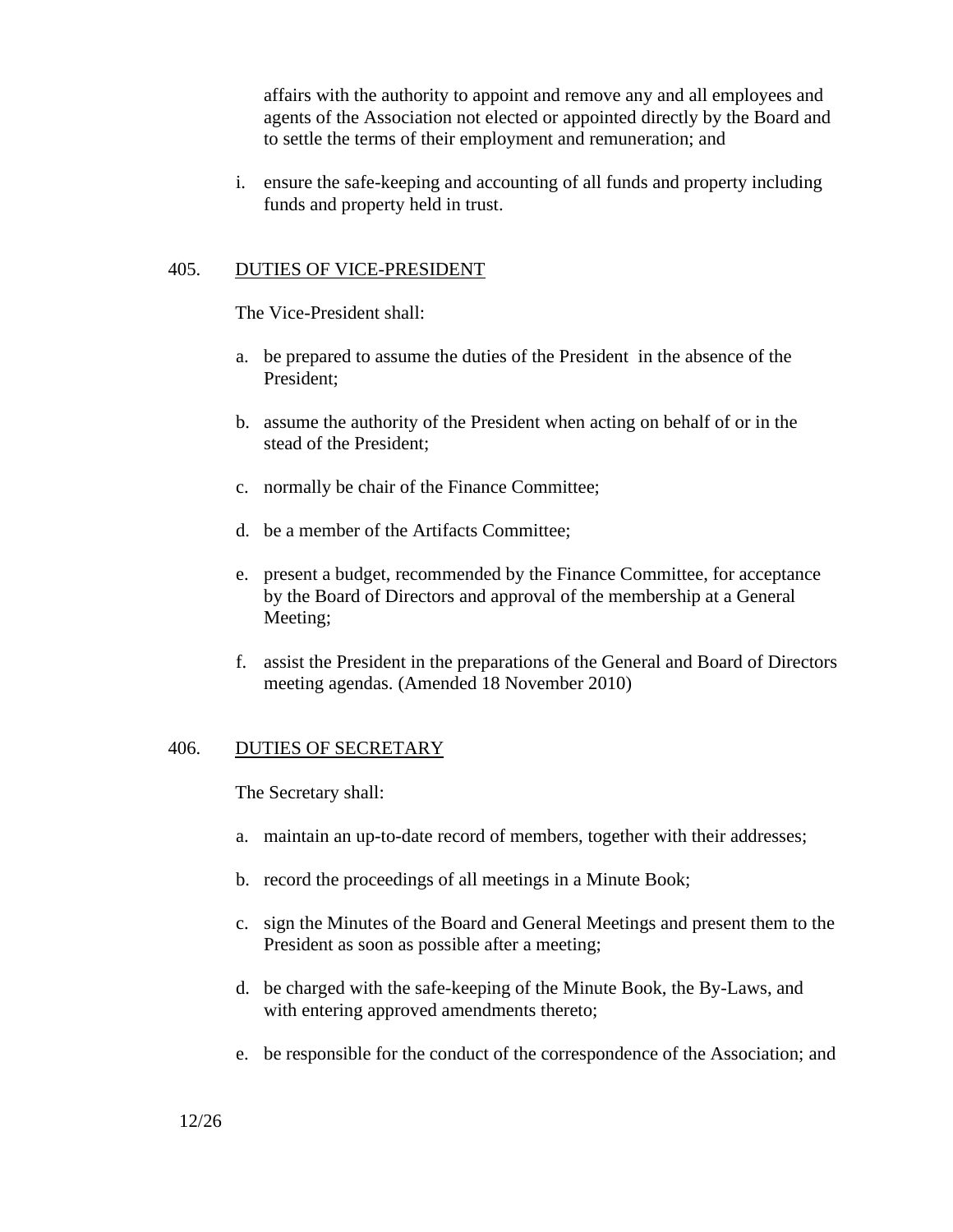f. be responsible for the control and issue of the Association membership cards. (Amended 20 November 2008)

# 407. DUTIES OF TREASURER

- 1. The Treasurer shall:
	- a. ensure the accounts of the Association are kept by means of a suitable double entry system of accounting;
	- b. prepare financial statements for General Meeting and for meetings of the Board;
	- c. be responsible for the handling and safe-keeping of cash;
	- d. make suitable arrangements for the safe-keeping of financial documents, vouchers and investment portfolio; and
	- e. maintain a record of property owned by the Association or held in trust by or on behalf of the Association. (Amended 18 November 2010)
	- f. maintain a clear understanding of the obligations for Canada Revenue Reporting, and understand the responsibility to review these requirements annually, and ensure submissions are completed in the prescribed timelines. (Amended 18 November 2021)

2. A bookkeeper, with or without remuneration, may be hired or appointed by the Board of Directors to assist the Treasurer. (Amended 20 November 2008)

# 408. VARIATION OF DUTIES

From time to time the Board may vary, add to or limit the powers and duties of any officer, subject to approval of the membership at the next General Meeting.

# 409. COMMITTEES

1. The Board of Directors may appoint committees of members which may include Officers and Directors to conduct business of the Association.

2. The committees appointed by the Board may include but are not limited to the following:

a. finance;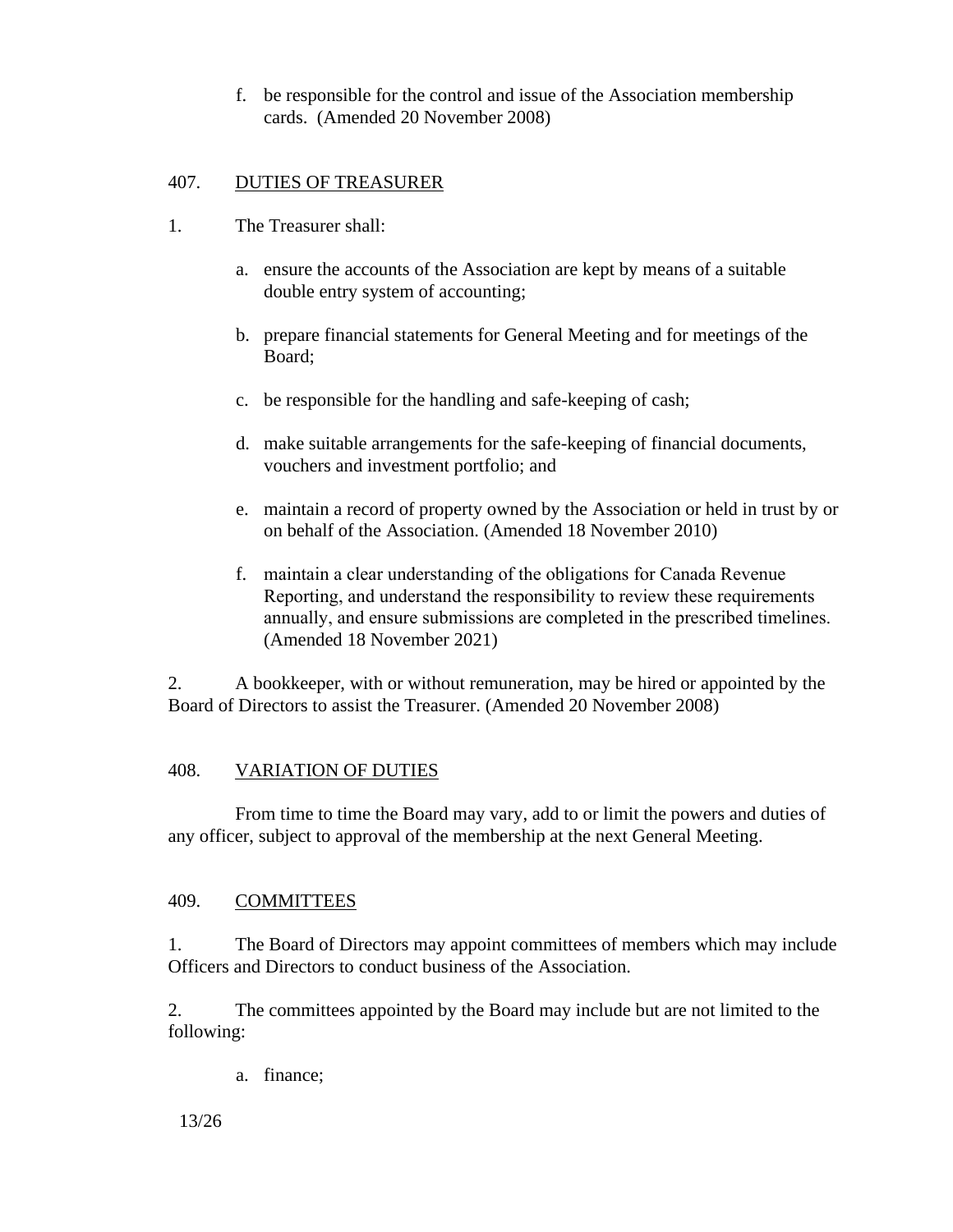- b. membership;
- c. reunion;
- d. customs and dress;
- e. artifacts; and
- f. nomination.

3. The serving Commanding Officer may appoint committees of serving members to assist in regimental affairs and/or advise the Regimental Executive. The composition and duties shall be determined by the serving Commanding Officer. (Amended 20 November 2008)

# 410. FINANCE COMMITTEE

1. The Finance Committee is responsible to the Board for the efficient management of funds or fund-raising activities placed under their control. This committee is normally chaired by the Association Vice President and will include the serving Deputy Commanding Officer or his representative. (Amended 18 November 2010)

2. Any trust funds created by the Association will be administered by the Board of Directors on advice from the Finance Committee.

3. The Board of Directors will provide terms of reference and guidelines to the Finance Committee which may include but are not limited to:

- a. budget;
- b. specific fund-raising activities;
- c. planned giving, legacies and bequests;
- d. voluntary contributions by members; and
- e. insurance policies for regimental property, Director's liability and other insurance as needed.

# 411. MEMBERSHIP COMMITTEE

1. The Membership Committee is responsible to the Board for activities involving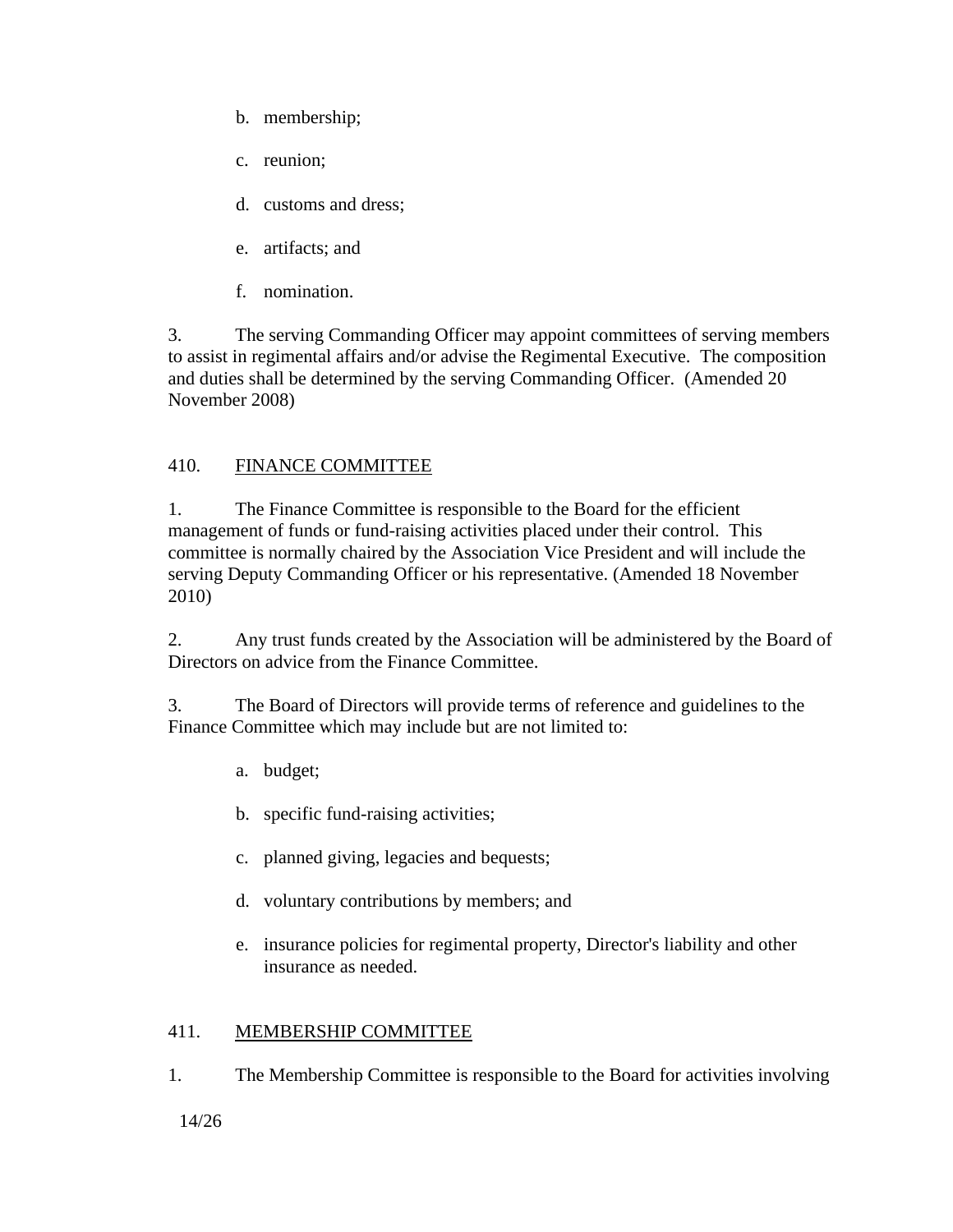membership records, welfare and mailings of notices or newsletters. This committee is normally chaired by the Association Secretary. (Amended 20 November 2008)

2. The Board of Directors will provide terms of reference and guidelines to the Membership Committee which may include but are not limited to:

- a. maintaining up-to-date membership lists and membership records;
- b. coordinating hospital visits;
- c. tributes and congratulatory presentations;
- d. publication of a regimental newsletter; and
- e. providing comfort kits for serving members on overseas duty. (Amended 20 November 2008)

# 412. REUNION COMMITTEE

1. The Reunion Committee is responsible to the Board to plan and conduct any Regimental reunions as determined by the members. The serving Regimental Sergeant-Major is normally an ex-officio member of this committee. (Amended 20 November 2008)

# 413. CUSTOMS AND DRESS COMMITTEE

The Customs and Dress Committee is responsible to the Board for the recording and perpetuation of Regimental customs, traditions and dress. The committee may consult with the serving Adjutant and Regimental Sergeant-Major, and any former Regimental Sergeants Major and Pipe Majors. (Amended 20 November 2008)

# 414. ARTIFACTS COMMITTEE

1. The Artifacts Committee is responsible to the Board for recording and disseminating the history of the Regiment. The serving Deputy Commanding Officer is normally a member of this committee. (Amended 18 November 2010)

2. Any Regimental non-public property held by the Association may be loaned to the Regiment and usually for a specific purpose or event, and period of time. (Amended 20 November 2008)

3. The Board of Directors will provide terms of reference and guidelines to the Artifacts Property Committee which may include but are not limited to: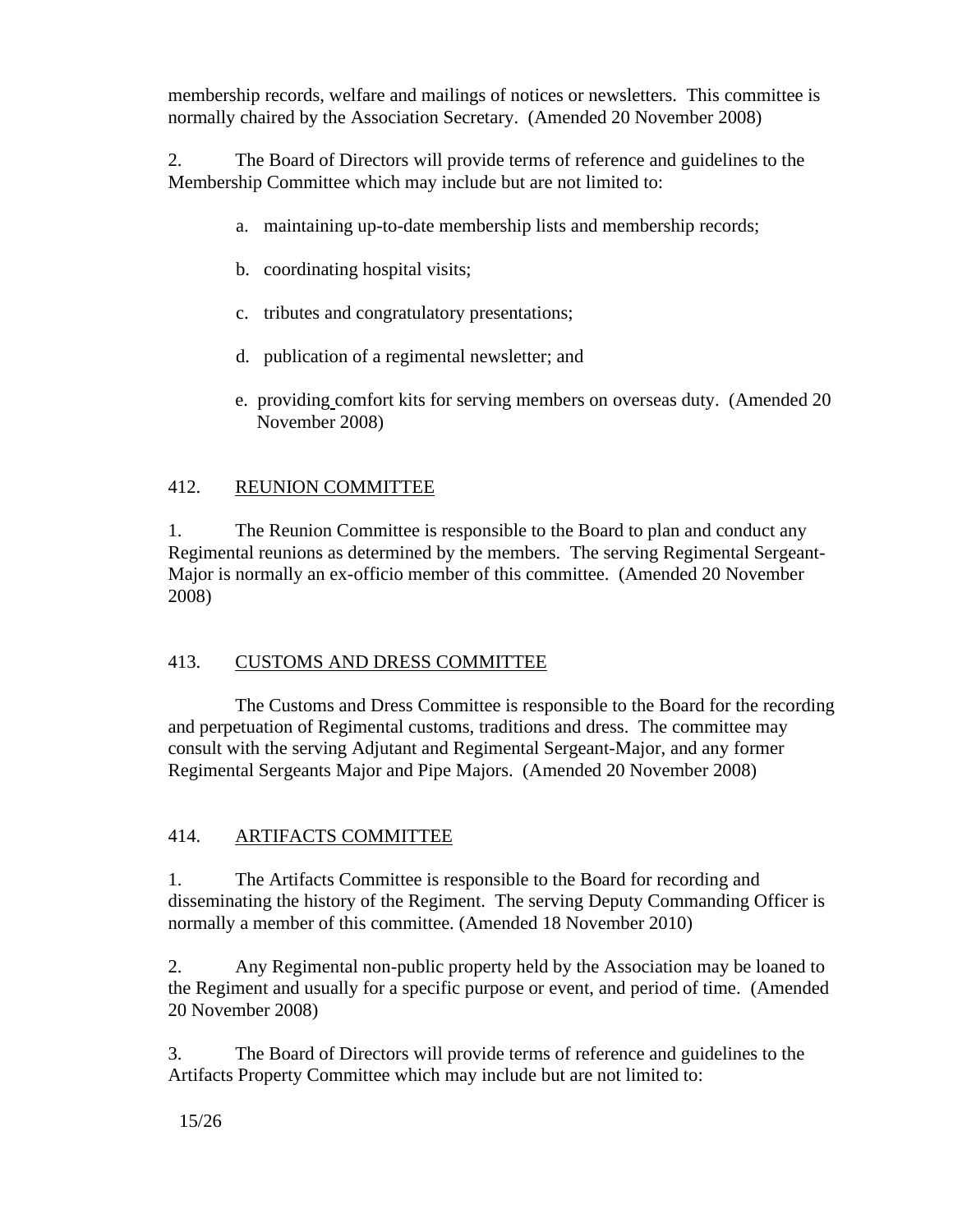- a. receipt, documentation, safekeeping and display of all donated, loaned or owned historical items;
- b. custody and maintenance of the Chapel;
- c. recommending the appropriate insurance coverage of non-public property; and
- d. providing advice to the Board.

# 415. NOMINATION COMMITTEE

1. Sixty (60) days prior to the Annual General Meeting, where the election of members of the Board of Directors will be considered by the membership, the Immediate Past President of the Association shall chair a Nominating Committee for the purpose of submitting nominees for election as members of the Board. The chair may seek assistance from Association members. In its deliberations, the committee will consider experience and time already served on the Board. (Amended 18 November 2010)

2. In addition to those nominated for election as members of the Board by the Nominating Committee, members of the Association, at any time prior to the election of the members of the Board may submit nominations of members as Directors providing such nominations are accompanied by the written consent of the nominee and endorsed in writing by at least two (2) members of the Association.

3. The Chair of the Nominating Committee shall report to the Board.

4. The nominations submitted by this Committee for election as members of the Board shall be approved by the current Board before the slate of nominees is allowed to stand for election at the Annual General Meeting.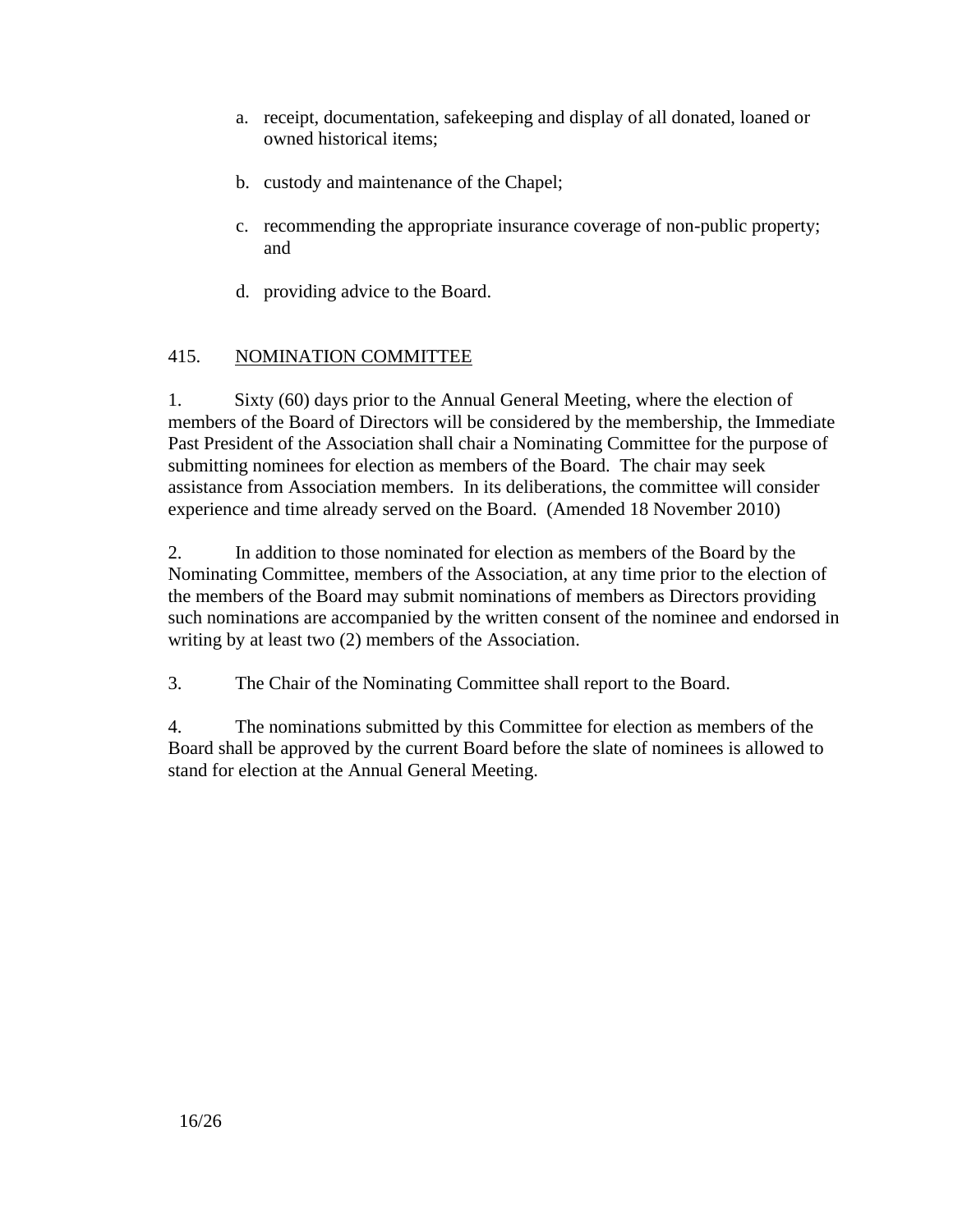# ORGANIZATION CHART THE ESSEX AND KENT SCOTTISH REGIMENT ASSOCIATION



(Amended 18 November 2010)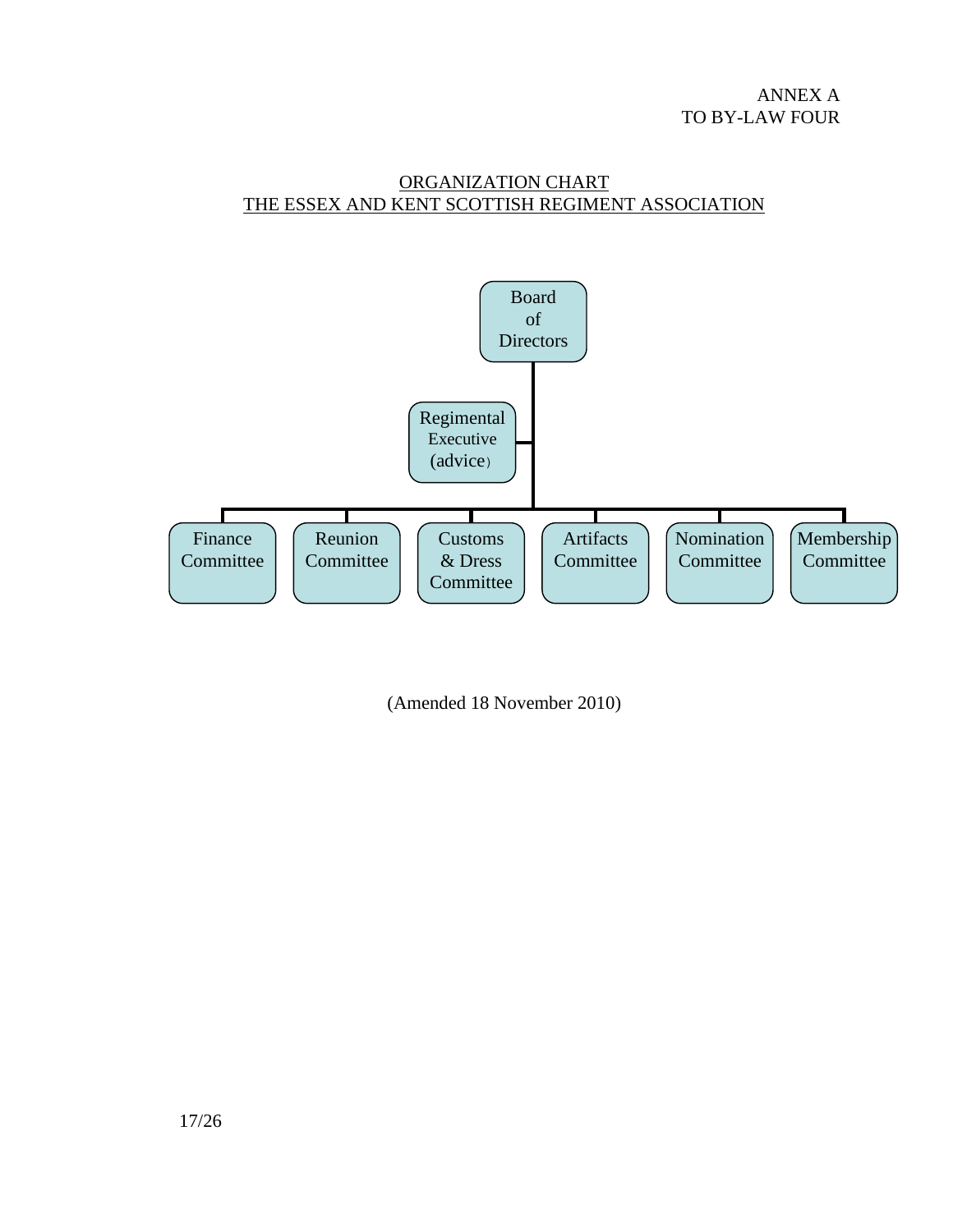# BY-LAW FIVE - MEETINGS

# 501. CONDUCT

All meetings of the Association shall be conducted in accordance with Robert's Rules of Parliamentary Procedure.

### 502. CONVENING BOARD MEETINGS

1. The Board shall meet at the call of the President, but not less than bi-monthly.

2. A quorum of not less than one-half of board members plus one shall be required for the Board to conduct business. (Amended 20 November 2008)

### 503. PLACE AND TIME OF BOARD MEETINGS

Meetings of the Board may be held at a place and time designated by the President of the Board.

### 504. NOTICE OF BOARD MEETINGS

Notice of board meetings shall be forwarded by the Secretary to reach each member concerned not later than five (5) days prior to the date of such a meeting. The notice of a meeting may be waived with written consent of all board members.

#### 505. INVITATIONS TO ATTEND

1. The following, who are not members of the Board of Directors, will be extended an invitation to all Meetings of the Board as non-voting observers:

- a. The serving Commanding Officer of the Regiment;
- b. The serving Regimental Sergeant-Major; and
- c. The current Honorary Colonel and Honorary Lieutenant-Colonel. (Amended 20 November 2008)

2. Committees or members of committees of the Association, members of the Association or others who are not members of the Association may, at the call of the Board, attend as non-voting members to provide information or reports.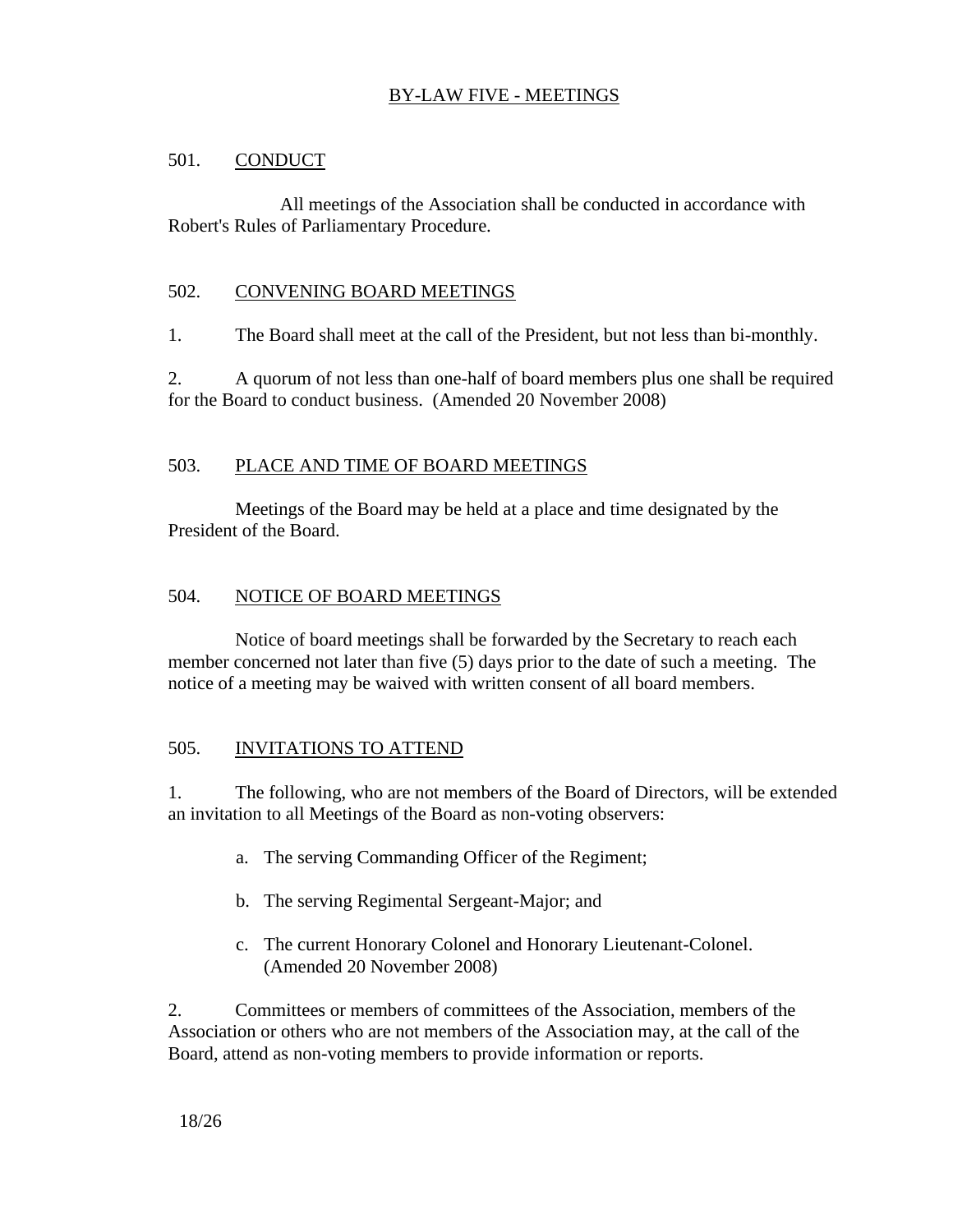### 506. VOTES TO GOVERN - BOARD MEETINGS

At all Meetings of the Board, every question shall be decided by a majority of the votes cast by those present. In the event of a tie vote the President shall cast a deciding vote.

### 507. CONVENING OF GENERAL MEETINGS

1. All General Meetings of the Association shall be held at a place and time designated by the Board but not less than once in each calendar year. The Board will advise the Secretary at least thirty (30) days prior to the date of such a General Meeting. (Amended 20 November 2002)

2. General Meetings shall review financial statements and consider matters pertinent to the purpose of the Association. The Annual General Meeting shall consider the matters outlined at Article 512.

3. For the purpose of General Meetings, 10% of total membership present, in person, shall constitute a quorum. (Amended 20 November 2008)

4. A General Meeting shall be convened upon written requisition of not less than 25 members of the Association delivered to the Secretary.

# 508. PLACE AND TIME OF GENERAL MEETINGS

General Meetings of the Association shall normally be held on a weekday evening or a weekend at the location and hour designated by the Board. If practical, a General Meeting should be held in conjunction with the regimental reunion. (Amended 20 November 2008)

#### 509. NOTICE OF GENERAL MEETINGS

Notice of General Meetings shall be sent in written form to each member not later than fourteen (14) days prior to the date of the meeting.

# 510. VOTING AT GENERAL MEETINGS

At all General Meetings, every question shall be decided by majority vote by those present.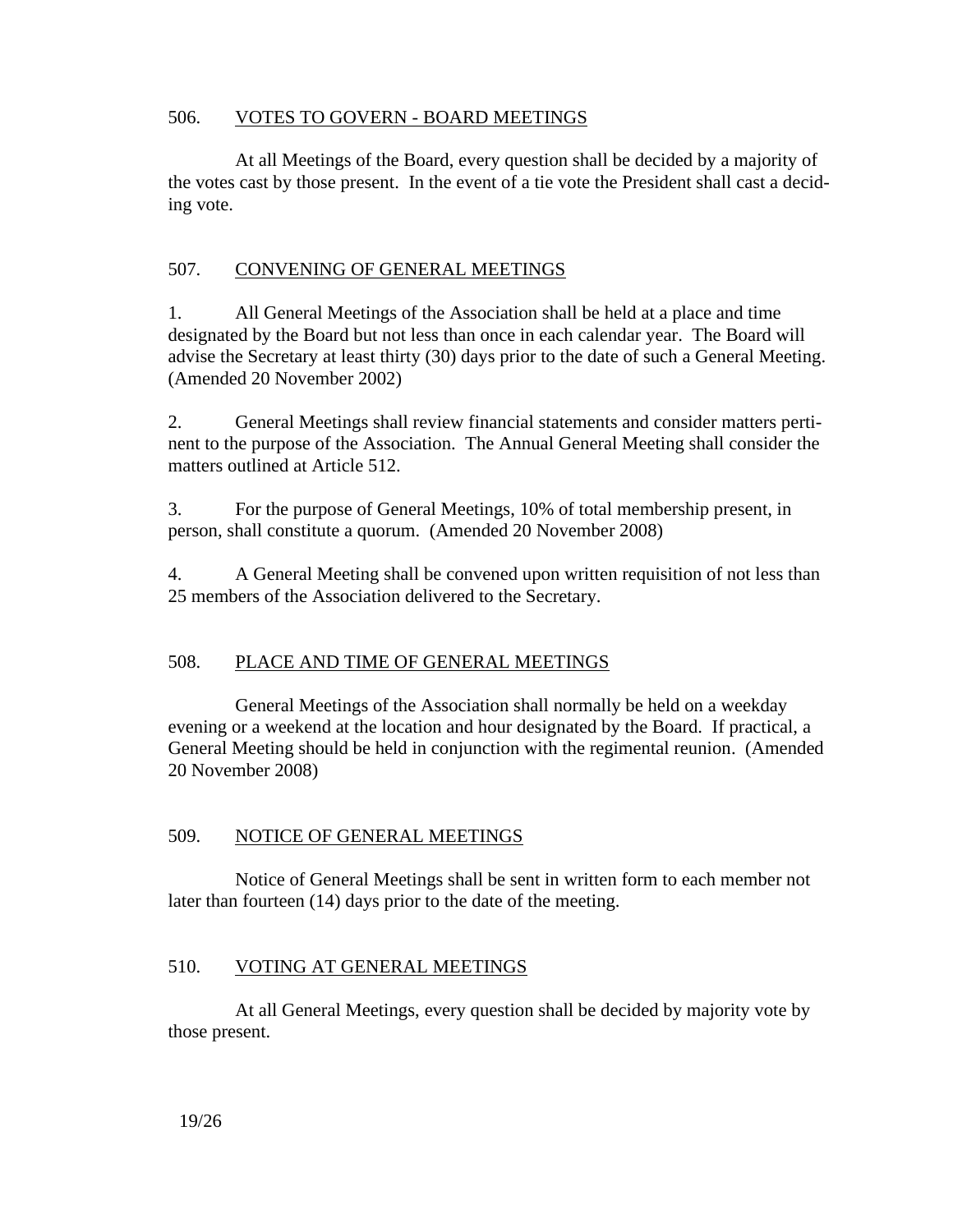### 511. VOTING BY PROXY

Proxy votes at meetings of the Board of Directors and General Meetings are not permitted.

### 512. AGENDA AT GENERAL MEETINGS

1. A member may place a motion before any General Meeting, if notice has been submitted in writing to the Board at least seven (7) days prior to the date of such a meeting.

- 2. The Agenda for a General Meeting will adhere to the format below.
	- a. Call to Order and Opening Remarks;
	- b. Reading of the Roll of Honour and a Moment of Silence;
	- c. Introduction of Board of Directors;
	- d. Minutes of previous meetings;
	- e. Business arising out of the minutes;
	- f. Treasurer's Report including:
		- (1) Finance Committee Report,
		- (2) Analysis and interpretation of the financial statements,
		- (3) Approval of financial statements and the report of the Auditor, and
		- (4) Approval of budget for the following year;
	- g. Commanding Officer's Report;
	- h. Honorary Colonel's Report;
	- i. President's Report including:
		- (1) Board activities,
		- (2) Items previously outstanding or deferred, and
		- (3) Ratification of actions of the Board of Directors;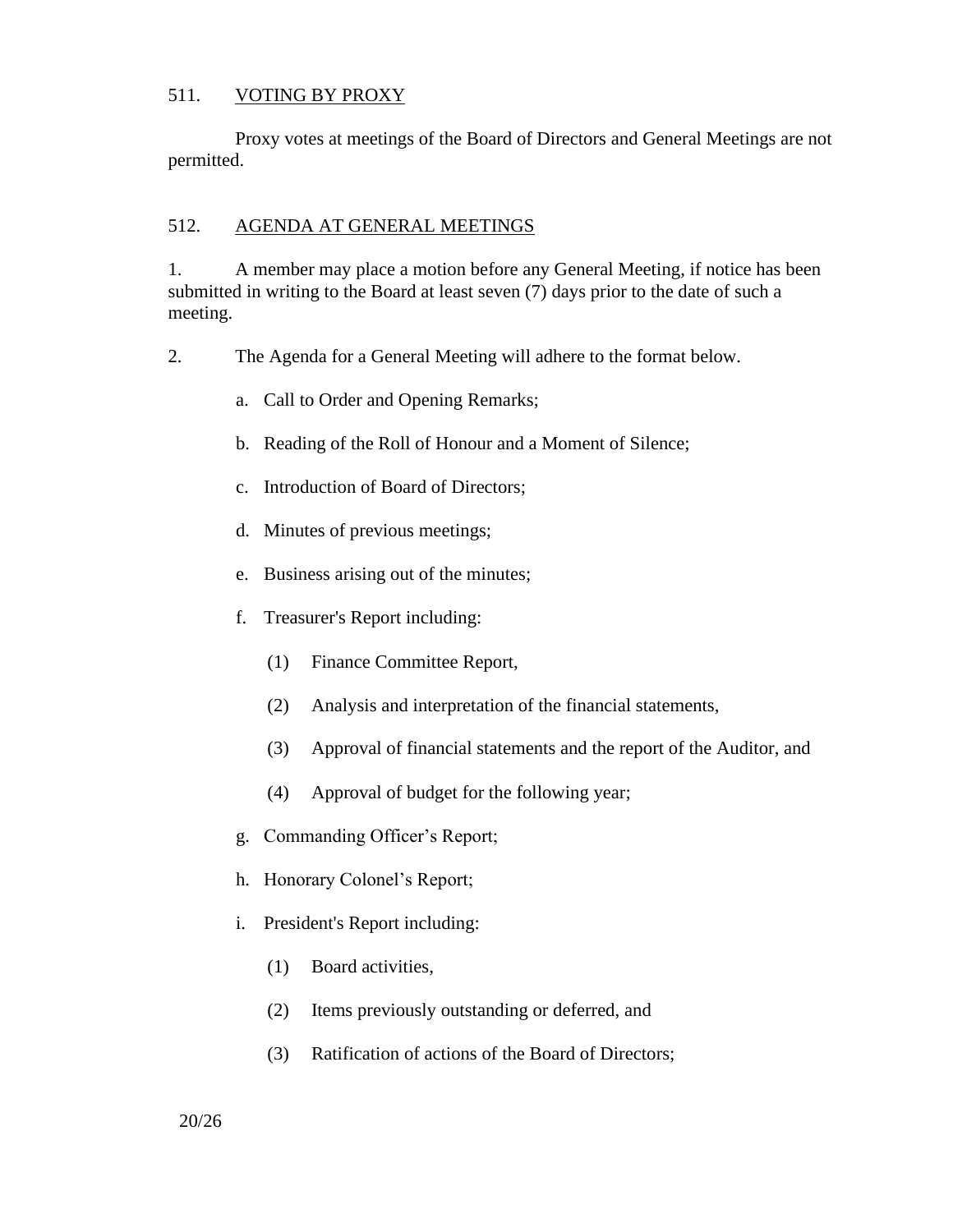- j. Committee Reports;
- k. New Business including:
	- (1) Election of Board of Directors,
	- (2) Appointment of Auditor for the ensuing year,
	- (3) Appointment of Solicitor for the ensuing year, and
	- (4) Other business; and
- l. Adjournment. (Amended 20 November 2008)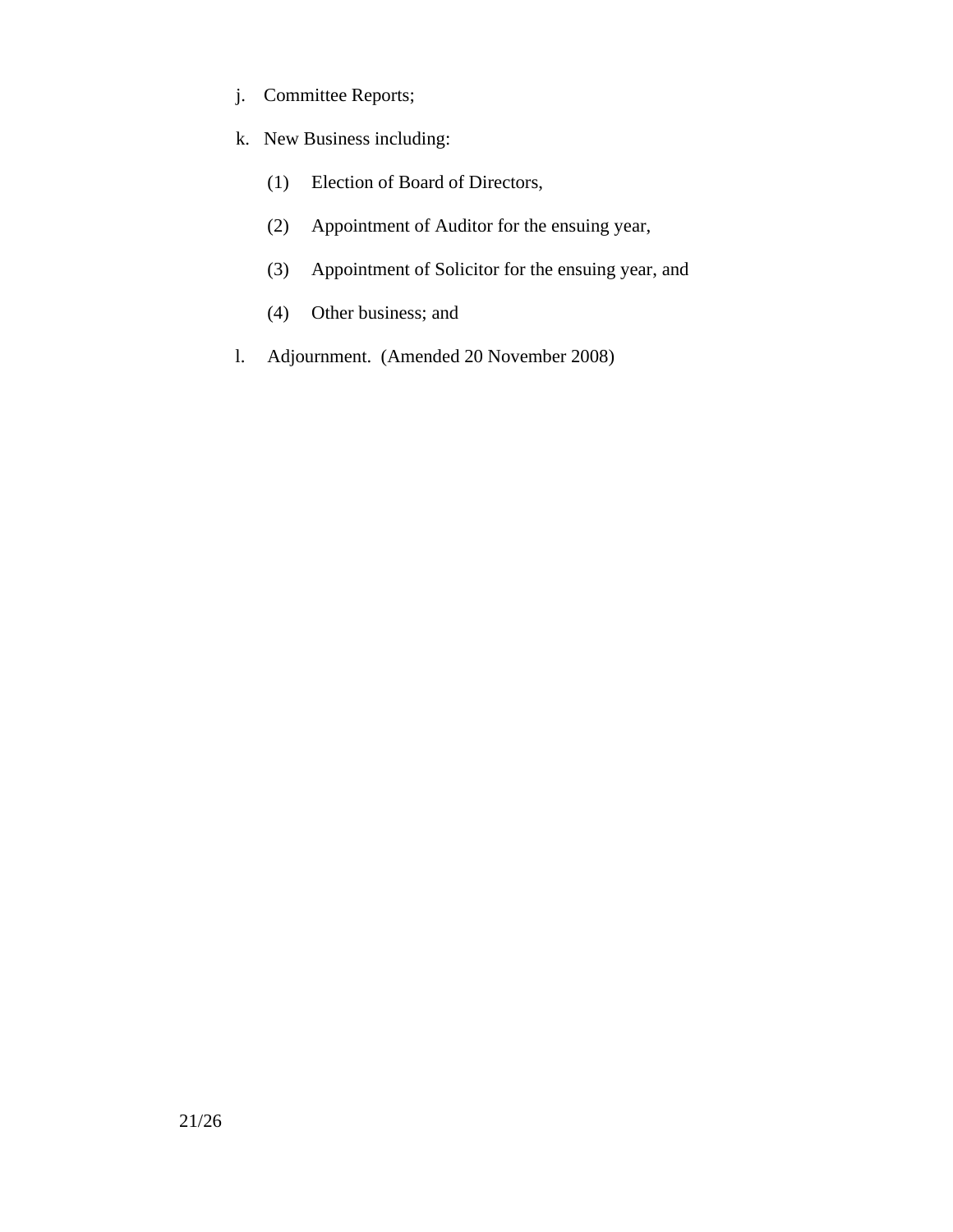# BY-LAW SIX - FINANCIAL

# 601. GENERAL

1. The Association shall account for money and property in accordance with standard and accepted accounting procedures and shall maintain records in accordance with generally accepted accounting practices.

2. The Board shall designate a bank for the Association.

3. No expenditures shall be made without the authority of the Board.

4. Expenditures provided for in a budget, approved by the members at a General Meeting, shall be deemed to have been authorized by the Board, with the total of each item not to exceed the amount so approved by the members.

5. The assets of any other association, organization or trust shall not become the property of this Association unless approved by that other association, organization or trust.

6. The Association is subject to the Charities Accounting Act, the Charitable Gifts Act of Ontario and the Federal Income Tax Act. (Amended 23 November 1996)

7. If it is made to appear to the satisfaction of the Ontario Minister of Consumer and Corporate Relations, upon report of the Public Trustee, that the Association has failed to comply with any of the provisions of the Charities Accounting Act and the Charitable Gifts Act, the Minister may authorize an inquiry for the purpose of determining whether or not there is sufficient cause for the Lieutenant Governor, to make an order under sub-section 317(1) of the Corporations Act to cancel the Letters Patent of the Association and declare it to be dissolved.

8. Artifacts held in the collection have been donated by individuals or organizations for the purpose of placing these items in the Association's trust to ensure the perpetual care and stewardship that will enable them to be enjoyed by future generations. The Association's collection represents a legacy that, once lost, can never be replaced. (Amended 15 November 2007)

602. FEES

1. The Board shall obtain approval of membership fees from the membership at a General Meeting.

2. The Board shall have authority to waive all or part of a member's fee for just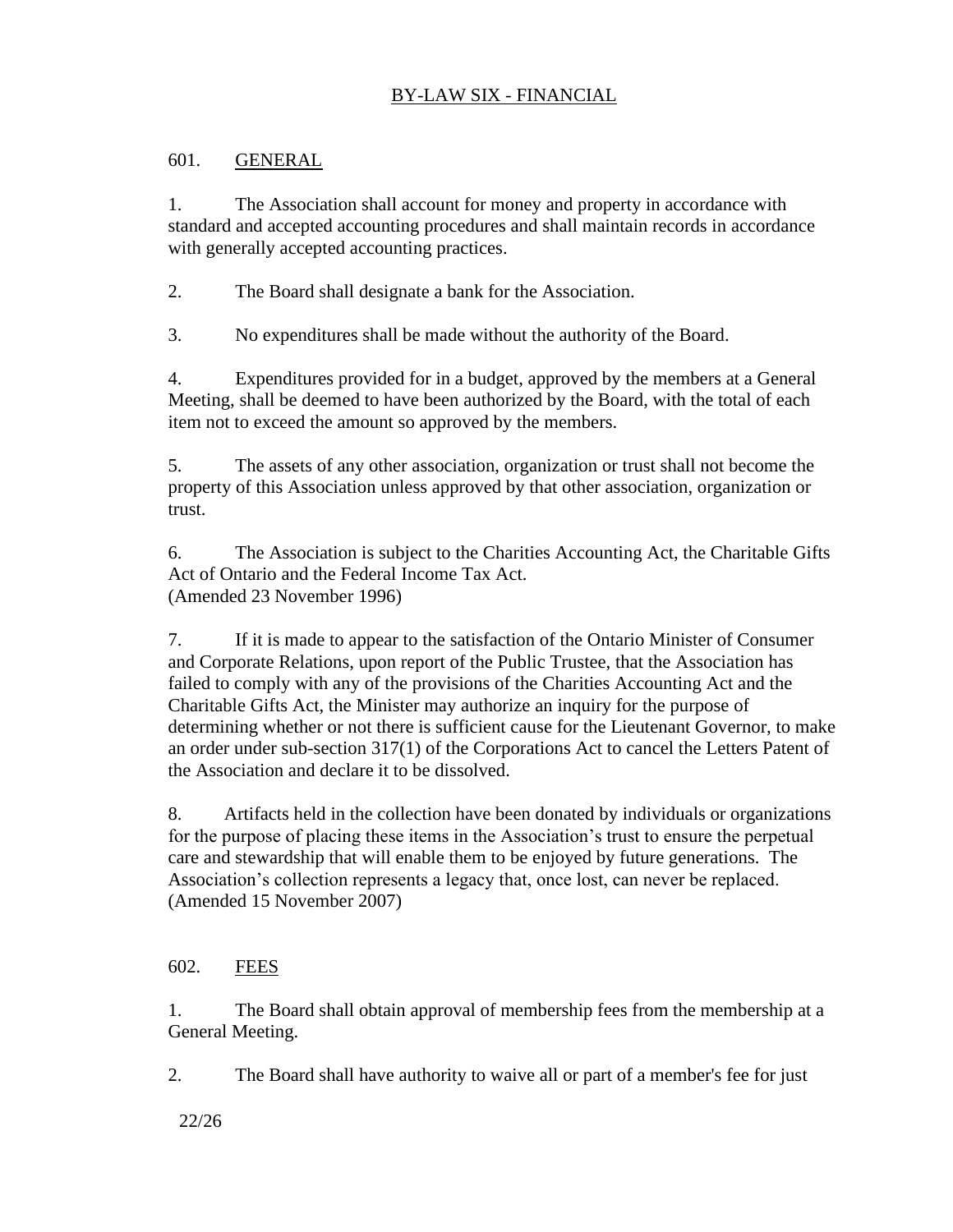cause without notification to the membership.

# 603. CLUB FACILITIES

The Association may operate club facilities, subject to and in conformation with the legislation appropriate thereto.

# 604. EXPENDITURES

The Board shall pay out of the Association funds such expenses as are reasonable and necessary to conduct business of the Association.

# 605. BUDGET

The Board shall present a budget for the ensuing fiscal year at a General Meeting. The Board shall not propose to operate at a deficit.

# 606. FISCAL YEAR

The fiscal year for the Association shall be from 1 April to 31 March to permit financial statements to be reported by the date for Regimental reunions.

# 607. BANKING

1. The banking business of the Association shall be transacted with such bank, trust company or other firm or corporation carrying on a banking business as the Board may designate, appoint or authorize from time to time by resolution.

2. All banking business shall be transacted on the Association's behalf by such persons as the Board may designate, direct or authorize from time to time by resolution.

3. To facilitate such banking business, the designated persons may act without restriction, to the extent therein provided, concerning:

- a. the operation of the Association's accounts;
- b. the making, signing, drawing, accepting, endorsing, negotiating, lodging, depositing or transferring of any cheques, promissory notes, drafts, acceptance, bills of exchange and orders for the payment of money;
- c. giving of receipts for the orders relating to any property of the Association;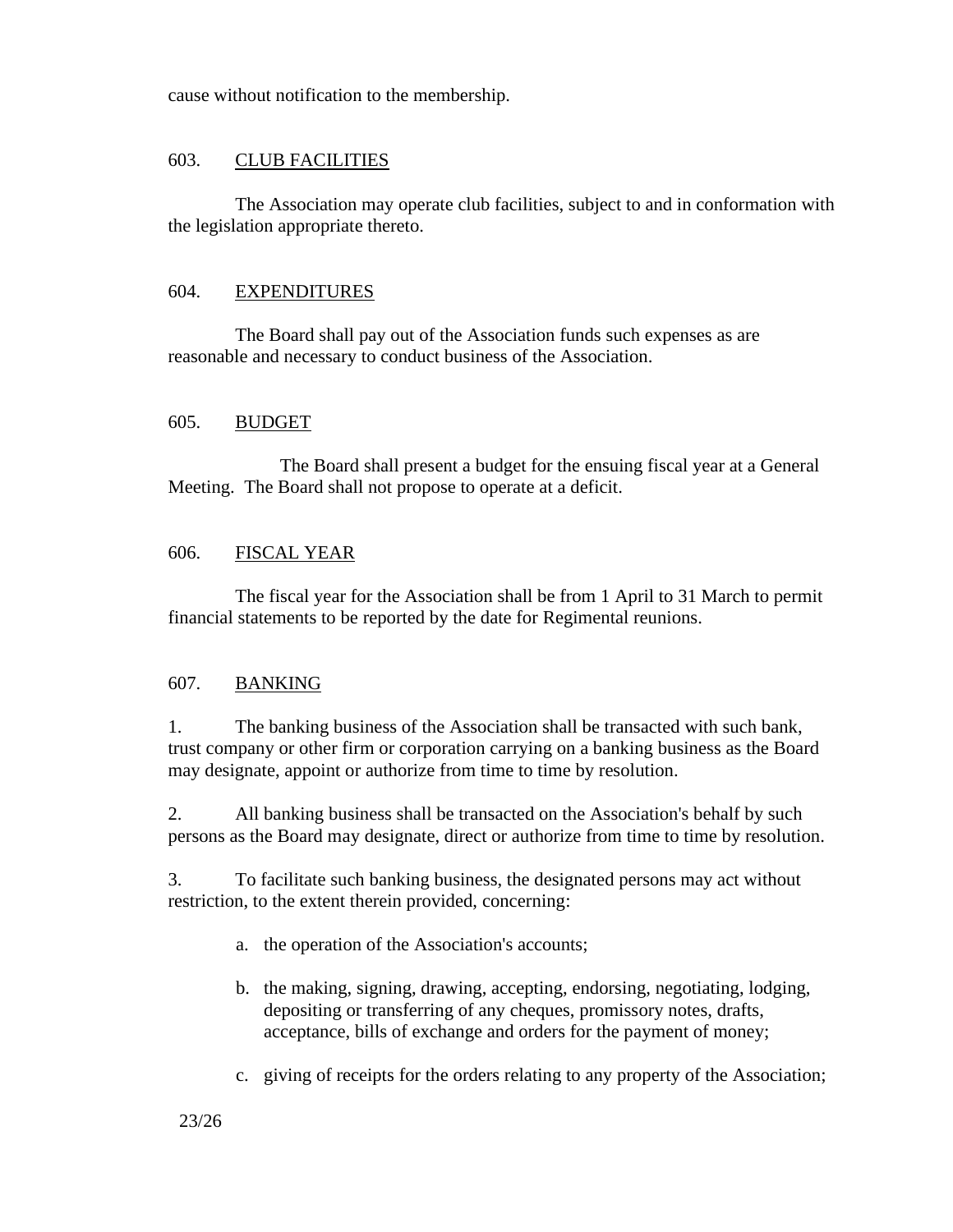- d. the execution of any agreement relating to any such banking business and defining the rights and powers of the parties thereto; and
- e. the authorizing of any officer of such bank to do any act or thing on the Association's behalf.

# 608. SIGNING AUTHORITIES

1. Cheques, deeds, transfers, assignments, contracts and obligations on behalf of the Association shall be signed by:

- a. one of the President, Vice-President or a designated member of the Board; and
- b. one of the Secretary or the Treasurer; or
- c. one of the Secretary-Treasurer or other designated member.

2. In addition, the Board may, at any time and from time to time, direct the manner in which the person or persons by whom any particular deed, transfer, assignment, contract or obligation of the Association or any class thereof may or shall be signed.

3. Official charitable receipts prepared for the purposes of the Income Tax Act shall be signed by one of the Secretary, Treasurer, President or Vice President. (Amended 23 November 1996)

# 609. BORROWING

1. Any action to borrow from a bank or other lending institution shall be approved by the members.

2. The borrowing power of the Association shall be in accordance with section 59 of the Corporations Act and limited to borrowing money for current operating expenses, provided that the borrowing power of the Association shall not be so limited if it borrows on the security of real or personal property.

# 610. FINANCIAL STATEMENT

1. The membership shall in each year at a General Meeting appoint an accountant for the ensuing year for the purposes of conducting an audit or review of the books and accounts, and preparing the annual financial statements for the Board. (Amended 20 November 2008)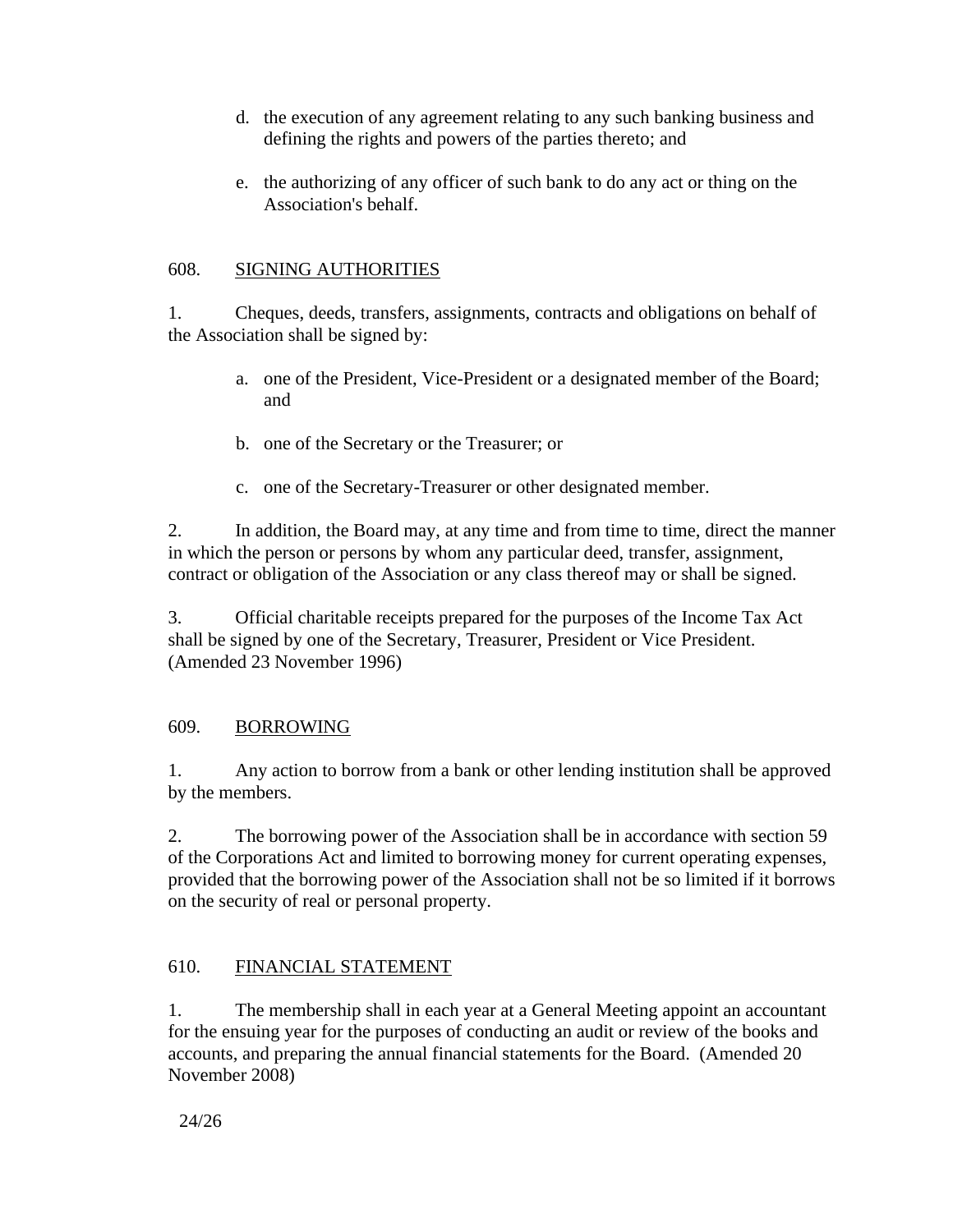# 611. DISSOLUTION

1. The responsibility of stewardship, hence the role of the Board of Directors will continue until money and the artifact collection are fully dispersed. Upon the dissolution of the Association and after payment of all debts and liabilities, its remaining money and property shall be distributed or disposed of in Canada in the following manner and order of precedence:

- a. Money shall be distributed or disposed of, as determined by the Board, to charitable organizations which carry on their work solely in Ontario;
- b. When distributing or disposing of the artifact collection the prime consideration will be the origin of the artifact. For example, property of the former Kent Regiment will be displayed and retained in the Municipality of Chatham-Kent and the former Essex Scottish property will be displayed and retained in Essex County. (Amended 18 November 2010)
- c. The collection will be offered, in its entirety, as a gift, along with all relevant documentation to the Scottish Borderers Foundation. Reasonable time and means of notice, as determined by the Board, will be allowed in order to carry this out;
- d. The collection will be offered, in its entirety, as a gift, along with all relevant documentation to The Essex and Kent Scottish Regiment or such military unit that perpetuates that regiment. Reasonable time and means of notice, as determined by the Board, will be allowed in order to carry this out;
- e. The collection, or parts thereof, will be offered, as a gift, along with all relevant documentation to publicly accountable heritage institutions in Windsor-Essex and Chatham-Kent. Preference on what artifacts go to what museum will be based on the origin of the artifact. Reasonable time and means of notice, as determined by the Board, will be allowed in order to carry this out;
- f. The collection, or parts thereof, will be offered for sale at public auctions. In order to ensure the historical integrity of the pieces sold, all accompanying documentation that would normally be available will be included with the sale of items. Funds generated from the sale of the collection will be distributed as in sub-para a. Disposal will not be made directly to a member or former member of the Association or Regiment, or the families or other representatives of such persons; (Amended 15 November 2007)

2. Disposal of assets other than the collection will be carried out as determined by the Board. (Amended 15 November 2007)